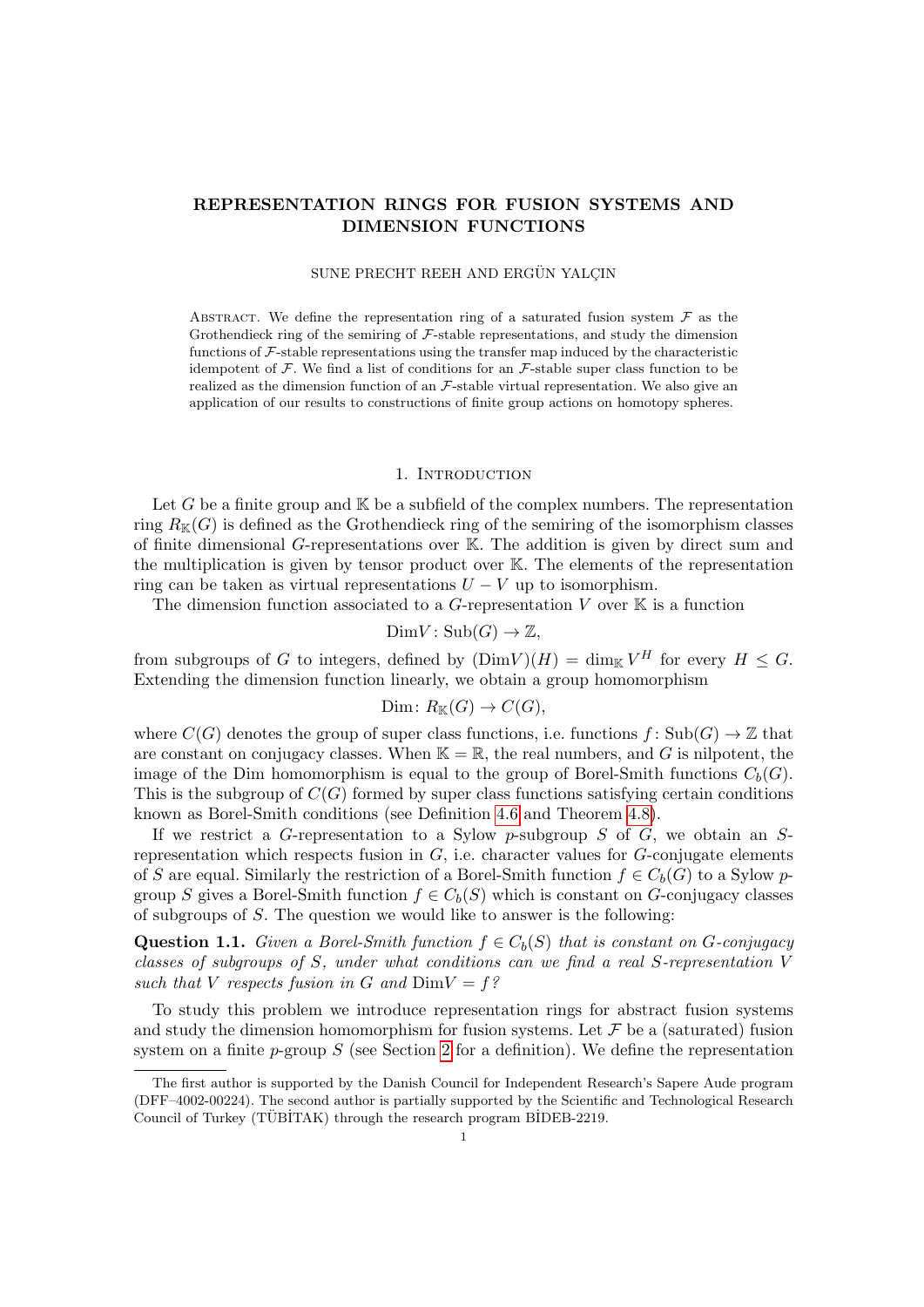ring  $R_{\mathbb{K}}(\mathcal{F})$  as the subring of  $R_{\mathbb{K}}(S)$  formed by virtual representations that are  $\mathcal{F}\text{-stable}$ . A (virtual) S-representation V is said to be F-stable if for every morphism  $\varphi: P \to S$  in the fusion system  $\mathcal{F}$ , we have

$$
\operatorname{res}^S_P V = \operatorname{res}_{\varphi} V
$$

where  $res_{\varphi} V$  is the P-representation with the left P-action given by  $p \cdot v = \varphi(p)v$  for every  $v \in V$ .

We prove that  $R_{\mathbb{K}}(\mathcal{F})$  is equal to the Grothendieck ring of the semiring of  $\mathcal{F}$ -stable S-representations over  $K$  (Proposition [3.4\)](#page-7-0). This allows us to define the dimension homomorphism

$$
Dim\colon R_{\mathbb{K}}(\mathcal{F})\to C(\mathcal{F})
$$

as the restriction of the dimension homomorphism for S. Here  $C(\mathcal{F})$  denotes the group of super class functions  $f: Sub(S) \to \mathbb{Z}$  that are constant on F-conjugacy classes of subgroups of S. In a similar way, we define  $C_b(\mathcal{F})$  as the group of Borel-Smith functions which are constant on  $\mathcal F$ -conjugacy classes of subgroups of  $S$ .

Our first observation is that after localizing at  $p$ , the dimension homomorphism for fusion systems

$$
\text{Dim} \colon R_{\mathbb{R}}(\mathcal{F})_{(p)} \to C_b(\mathcal{F})_{(p)}
$$

is surjective (see Proposition [4.9\)](#page-12-1). This follows from a more general result on short exact sequences of biset functors (see Proposition [2.6\)](#page-5-0).

To obtain a surjectivity result for the dimension homomorphism in integer coefficients, we consider a result due to S. Bauer [\[2\]](#page-20-0) for realization of Borel-Smith functions defined on subgroups of prime power order in a finite group G. In his paper Bauer introduces a new condition in addition to the Borel-Smith conditions. We introduce a similar condition for fusion systems (see Definition [5.3\)](#page-13-0). The group of Borel-Smith functions for  $\mathcal F$  which satisfy this extra condition is denoted by  $C_{ba}(\mathcal{F})$ . We prove the following theorem which is one of the main results of this paper.

**Theorem A.** Let  $\mathcal F$  be a saturated fusion system on a p-group S. Then

$$
Dim\colon R_{\mathbb{R}}(\mathcal{F})\to C_{ba}(\mathcal{F})
$$

is surjective.

We prove this theorem in Section [5](#page-12-2) as Theorem [5.5.](#page-14-0) If instead of virtual representations we wish to find an actual representation realizing a given  $\mathcal F$ -stable super class function, we first observe that such a function must be monotone, meaning that for every  $K \leq H \leq S$ , we must have  $f(K) \geq f(H) \geq 0$ . It is an interesting question if every monotone super class function  $f \in C_{ba}(\mathcal{F})$  is realized as the dimension function of an actual  $\mathcal{F}$ -stable S-representation. We answer this question up to multiplication with a positive integer.

**Theorem B.** Let  $\mathcal F$  be a saturated fusion system on a p-group S. For every monotone Borel-Smith function  $f \in C_b(\mathcal{F})$ , there exists an integer  $N \geq 1$  and an  $\mathcal{F}$ -stable rational S-representation V such that  $DimV = Nf$ .

This theorem is proved as Theorem [6.1](#page-15-0) in the paper. From the proof of this theorem we observe that it is possible to choose the integer  $N$  independent from the super class function f. We also note that it is enough that the function f only satisfies the condition ([ii](#page-11-1)) of the Borel-Smith conditions given in Definition [4.6](#page-11-0) for the conclusion of the theorem to hold.

In the rest of the paper we give some applications of our results to constructing finite group actions on finite homotopy spheres. Note that if  $X$  is a finite-dimensional  $G$ -CWcomplex which is homotopy equivalent to a sphere, then by Smith theory, for each  $p$ -group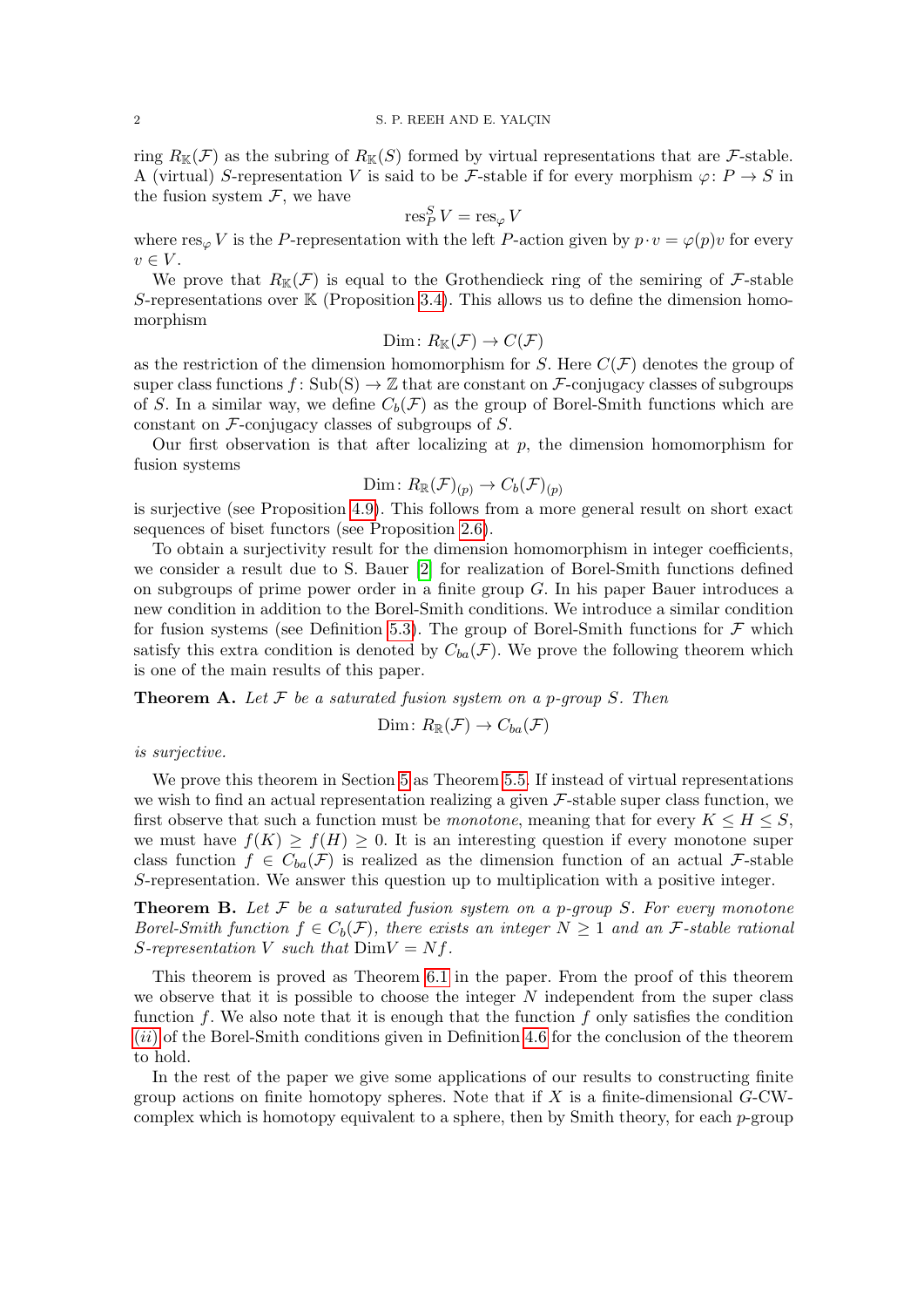$H \leq G$ , the fixed point subspace  $X^H$  has mod-p homology of a sphere  $S^{\underline{n}(H)}$ . We define the dimension function of X to be the super class function  $\text{Dim}_{\mathcal{P}} X\colon \mathcal{P} \to \mathbb{Z}$  such that  $(\text{Dim}_{\mathcal{P}}X)(H) = n(H) + 1$  for every p-subgroup  $H \leq G$ , over all primes dividing the order of G. We prove the following theorem.

<span id="page-2-1"></span>**Theorem C.** Let G be a finite group, and let  $f: \mathcal{P} \to \mathbb{Z}$  be a monotone Borel-Smith function. Then there is an integer  $N \geq 1$  and a finite G-CW-complex  $X \simeq S^n$ , with prime power isotropy, such that  $\text{Dim}_{\mathcal{P}} X = Nf$ .

This theorem is proved as Theorem [7.5](#page-18-0) in the paper. Up to multiplying with an integer, Theorem [C](#page-2-1) answers the question of when a monotone Borel-Smith function defined on subgroups of prime power order can be realized. We believe this is a useful result for constructing finite homotopy G-spheres with certain restrictions on isotropy subgroups (for example rank restrictions). We also prove a similar result (Theorem [7.8\)](#page-20-1) on algebraic homotopy G-spheres providing a partial answer to a question of Grodal and Smith [\[9\]](#page-20-2).

The paper is organized as follows: In Section [2](#page-2-0) we introduce basic definitions of biset functors and fusion systems, and prove Proposition [2.6](#page-5-0) which is one of the key results for the rest of the paper. In Section [3,](#page-6-0) we introduce representation rings and dimension homomorphisms for fusion systems. In Section [4,](#page-9-0) we define Borel-Smith functions and prove Proposition [4.9](#page-12-1) which states that the dimension homomorphism is surjective in plocal coefficients. In Section [5,](#page-12-2) we consider a theorem of Bauer for finite groups and prove Theorem A using Bauer's theorem and its proof. Theorem B is proved in Section [6](#page-15-1) using some results on rational representation rings for finite groups. In the last section, Section [7,](#page-17-0) we give some applications of our results to constructions of finite group actions on homotopy spheres. Throughout the paper we assume all the fusion systems are saturated unless otherwise is stated clearly.

Acknowledgement. We thank Matthew Gelvin, Jesper Grodal, and Bob Oliver for many helpful comments on the first version of the paper. Most of the work in this paper was carried out in May-June 2015 when the authors were visiting McMaster University. Both authors thank Ian Hambleton for hosting them at McMaster University. The second author would like to thank McMaster University for the support provided by a H. L. Hooker Visiting Fellowship.

## 2. Biset functors and fusion systems

<span id="page-2-0"></span>Let P and Q be finite groups. A (finite)  $(P,Q)$ -set is a finite set X equipped with a left action of  $P$  and a right action of  $Q$ , and such that the two actions commute. The isomorphism classes of  $(P, Q)$ -bisets form a monoid with disjoint union as addition, and we denote the group completion of this monoid by  $A(P,Q)$ . The group  $A(P,Q)$  is the Burnside biset module for P and Q, and it consists of virtual  $(P,Q)$ -bisets  $X - Y$  where  $X, Y$  are actual  $(P, Q)$ -bisets (up to isomorphism).

The biset module  $A(P,Q)$  is a free abelian group generated by the transitive  $(P,Q)$ bisets  $(P \times Q)/D$  where the subgroup  $D \leq P \times Q$  is determined up to conjugation in  $P \times Q$ . A special class of transitive  $(P, Q)$ -bisets are the ones where the right  $Q$ -action is free. These Q-free basis elements are determined by a subgroup  $R \leq P$  and a group homomorphism  $\varphi: R \to Q$ , and the corresponding transitive biset is denoted

$$
[R,\varphi]_P^Q := (P \times Q)/(pr,q) \sim (p,\varphi(r)q) \text{ for } p \in P, q \in Q \text{ and } r \in R.
$$

We write  $[R, \varphi]$  whenever the groups  $Q, P$  are clear from the context.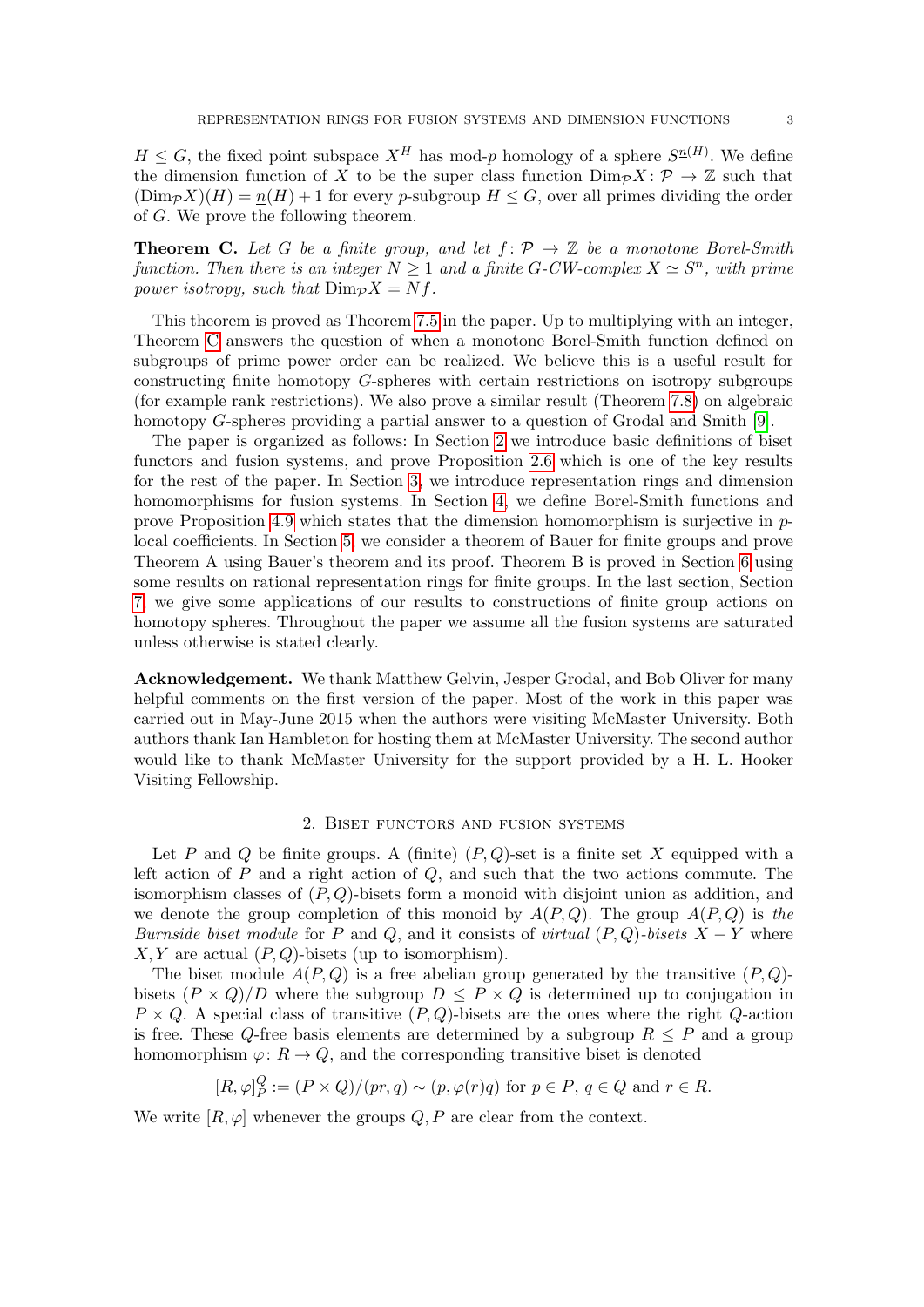The biset modules form a category  $A$  whose objects are finite groups, and the morphisms are given by  $\text{Hom}_{\mathcal{A}}(P,Q) = A(P,Q)$  with the associative composition  $\circ: A(Q,R) \times$  $A(P,Q) \rightarrow A(P,R)$  defined by

$$
Y \circ X := X \times_Q Y \in A(P, R)
$$

for bisets  $X \in A(P,Q)$  and  $Y \in A(Q,R)$ , and then extended bilinearly to all virtual bisets. Note that this category is the opposite category of the biset category for finite groups defined in [\[3,](#page-20-3) Definition 3.1.1]. Given any commutative ring R with identity, we also have an R-linear category RA with morphism sets  $\text{Mor}_{R\mathcal{A}}(G, H) = R \otimes A(G, H)$ .

**Definition 2.1.** Let  $\mathcal{C}$  be a collection of finite groups closed under taking subgroups and quotients, and let R be a commutative ring with identity  $(R = \mathbb{Z}$  unless specified otherwise). A biset functor on C and over R is an R-linear contravariant functor from  $R\mathcal{A}_{\mathcal{C}}$ to R-mod. Here  $RA_C$  is the full subcategory of the biset category  $RA$  restricted to groups in C, i.e. the set of morphisms between  $P, Q \in \mathcal{C}$  is the Burnside biset module  $R \otimes A(P, Q)$ . In particular a biset functor has restrictions, inductions, isomorphisms, inflations and deflations between the groups in  $\mathcal{C}$ .

A global Mackey functor on  $\mathcal C$  and over  $R$  is an  $R$ -linear contravariant functor from  $R\mathcal{A}_{\mathcal{C}}^{\text{bifree}}$  to R-mod, where  $R\mathcal{A}_{\mathcal{C}}^{\text{bifree}}$  has just the *bifree* (virtual) bisets for groups in C, i.e. for the morphism sets  $R \otimes A^{bifree}(P, Q)$  with  $P, Q \in \mathcal{C}$ . A global Mackey functor has restrictions, inductions and isomorphisms between the groups in C.

For  $Q \leq P$  in C and a given biset functor/global Mackey functor M, we use the following notation for restriction and induction maps:

$$
\operatorname{res}_Q^P\colon M(P) \xrightarrow{[Q,\operatorname{incl}]^P_Q} M(Q), \qquad \operatorname{ind}_Q^P\colon M(Q) \xrightarrow{[Q,\operatorname{id}]^Q_P} M(P).
$$

Similarly for a homomorphism  $\varphi: R \to P$ , we denote the restriction along  $\varphi$  by

$$
\operatorname{res}_{\varphi} \colon M(P) \xrightarrow{[R,\varphi]_R^P} M(R).
$$

By a biset functor/global Mackey functor defined on a p-group  $S$ , we mean a biset functor/global Mackey functor on some collection  $\mathcal C$  containing  $S$ .

A fusion system is an algebraic structure that emulates the p-structure of a finite group: We take a finite p-group S to play the role of a Sylow p-subgroup and endow S with additional conjugation structure. To be precise a fusion system on S is a category  $\mathcal F$  where the objects are the subgroups  $P \leq S$  and the morphisms  $\mathcal{F}(P,Q)$  satisfy two properties:

- For all  $P,Q \leq S$  we have  $\text{Hom}_S(P,Q) \subseteq \mathcal{F}(P,Q) \subseteq \text{Inj}(P,Q)$ , where  $\text{Inj}(P,Q)$ are the injective group homomorphisms and  $\text{Hom}_S(P, Q)$  are all homomorphisms  $P \rightarrow Q$  induced by conjugation with elements of S.
- Every morphism  $\varphi \in \mathcal{F}(P,Q)$  can be factored as  $P \stackrel{\varphi}{\to} \varphi P \hookrightarrow Q$  in  $\mathcal{F}$ , and the inverse homomorphism  $\varphi^{-1}$ :  $\varphi P \to P$  is also in F.

We think of the morphisms in  $\mathcal F$  as conjugation maps to the point that we say that subgroups of S or elements in S are  $\mathcal{F}-conjugate$  whenever they are connected by an isomorphism in  $\mathcal{F}$ .

There are many examples of fusion systems: Whenever  $S$  is a  $p$ -subgroup in an ambient group G, we get a fusion system  $\mathcal{F}_S(G)$  by defining  $\text{Hom}_{\mathcal{F}_S(G)}(P,Q) := \text{Hom}_G(P,Q)$  as the set of all homomorphisms  $P \to Q$  induced by conjugation with elements of G. To capture the "nice" fusion systems that emulate the case when  $S$  is Sylow in  $G$ , we need two additional axioms. These axioms require a couple of additional notions: We say that a subgroup  $P \leq S$  is fully F-centralized if  $|C_S(P)| \geq |C_S(P')|$  whenever P and P' are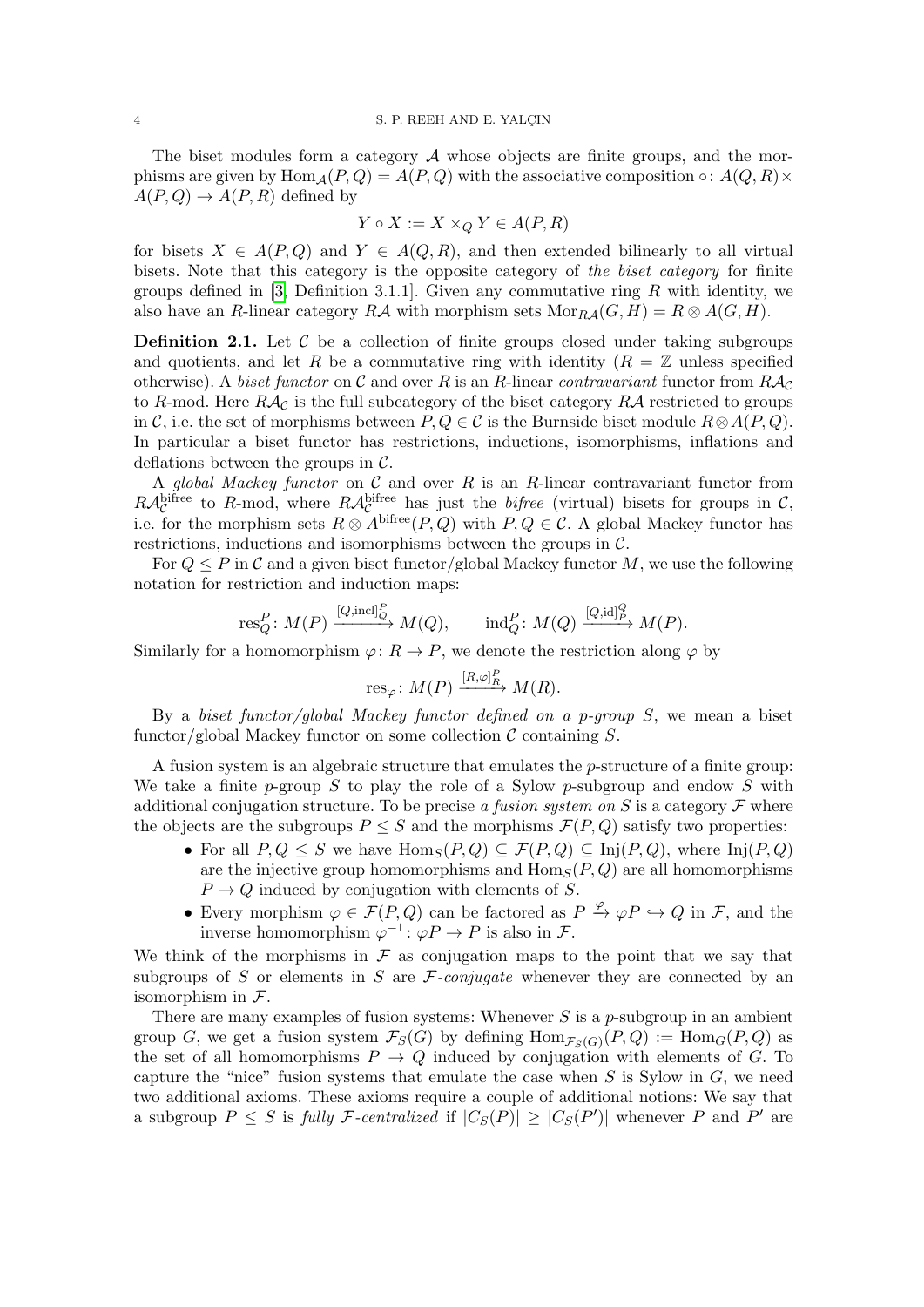conjugate in F. Similarly,  $P \leq S$  is fully F-normalized if  $|N_S(P)| \geq |N_S(P')|$  when  $P, P'$ are conjugate in  $\mathcal{F}$ .

We say that a fusion system  $\mathcal F$  on a p-group S is *saturated* if it has the following properties:

- If  $P \leq S$  is fully F-normalized, then P is also fully F-centralized and  $\text{Aut}_S(P)$ is a Sylow p-subgroup of  $\text{Aut}_{\mathcal{F}}(P)$ .
- If  $\varphi \in \mathcal{F}(P, S)$  is such that the image  $\varphi P$  is fully F-centralized, then  $\varphi$  extends to a map  $\widetilde{\varphi} \in \mathcal{F}(N_{\varphi}, S)$  where

$$
N_{\varphi} := \{ x \in N_S(P) \mid \exists y \in N_S(\varphi P) \colon \varphi \circ c_x = c_y \circ \varphi \in \mathcal{F}(P,S) \}.
$$

The main examples of saturated fusion systems are  $\mathcal{F}_S(G)$  whenever S is a Sylow psubgroup of G, however, other *exotic* saturated fusion systems exist.

For a bisets functor or global Mackey functor  $M$  that is defined on  $S$ , we can evaluate M on any fusion system  $\mathcal F$  over S according to the following definition:

<span id="page-4-0"></span>**Definition 2.2.** Let F be a fusion system on S, and let M be a biset functor/global Mackey functor defined on S. We define  $M(F)$  to be the set of F-stable elements in  $M(S)$ :

$$
M(\mathcal{F}) := \{ X \in M(S) \mid \text{res}_{\varphi} X = \text{res}_P X \text{ for all } P \leq S \text{ and } \varphi \in \mathcal{F}(P, S) \}.
$$

There is a close relationship between saturated fusion systems on S and certain bisets in the double Burnside ring  $A(S, S)$ :

**Definition 2.3.** A virtual  $(S, S)$ -biset  $X \in A(S, S)$  (or more generally in  $A(S, S)_{(p)}$  or  $A(S, S)<sub>p</sub><sup>\wedge</sup>$  is said to be *F*-*characteristic* if

- X is a linear combination of the transitive bisets on the form  $[P, \varphi]_S^S$  with  $P \leq S$ and  $\varphi \in \mathcal{F}(P,S)$ .
- X is F-stable for the left and the right actions of S. If we consider  $A(S, S)$ as a biset functor in both variables, the requirement is that  $X \in A(\mathcal{F}, \mathcal{F})$ , cf. Definition [2.2.](#page-4-0)
- $|X|/|S|$  is not divisible by p.

There are a couple of particular F-characteristic elements  $\Omega_F$  and  $\omega_F$  that we shall make use of, and that are reasonably well behaved:  $\Omega_F$  is an actual biset, and  $\omega_F$  is idempotent. These particular elements have been studied in a series of papers [\[8,](#page-20-4) [14–](#page-20-5)[16\]](#page-20-6), and we gather their defining properties in the following proposition:

**Proposition 2.4** ([\[8,](#page-20-4) [14,](#page-20-5) [15\]](#page-20-7)). A fusion system  $\mathcal F$  on  $S$  has characteristic elements in  $A(S, S)_{p}^{\wedge}$  only if F is saturated (see [\[15,](#page-20-7) Corollary 6.7]). Let F be a saturated fusion system on S.

F has a unique minimal F-characteristic actual biset  $\Omega_F$  which is contained in all other  $\mathcal{F}\text{-}characteristic actual bisets (see [8, Theorem A]).$  $\mathcal{F}\text{-}characteristic actual bisets (see [8, Theorem A]).$  $\mathcal{F}\text{-}characteristic actual bisets (see [8, Theorem A]).$ 

Inside  $A(S, S)_{(p)}$  there is an idempotent  $\omega_{\mathcal{F}}$  that is also F-characteristic. This F*characteristic idempotent is unique in*  $A(S, S)_{(p)}$  and even  $A(S, S)_{p}^{\wedge}$  (see [\[14,](#page-20-5) Proposition 5.6], or [\[16,](#page-20-6) Theorem B] for a more explicit construction).

It is possible to reconstruct the saturated fusion system  $\mathcal F$  from any  $\mathcal F$ -characteristic element, in particular from  $\Omega_{\mathcal{F}}$  or  $\omega_{\mathcal{F}}$  (see [\[15,](#page-20-7) Proposition 6.5]).

Using the characteristic idempotent  $\omega_{\mathcal{F}}$  it becomes rather straightforward to calculate the  $\mathcal{F}\text{-stable}$  elements for any biset functor/global Mackey functor after p-localization.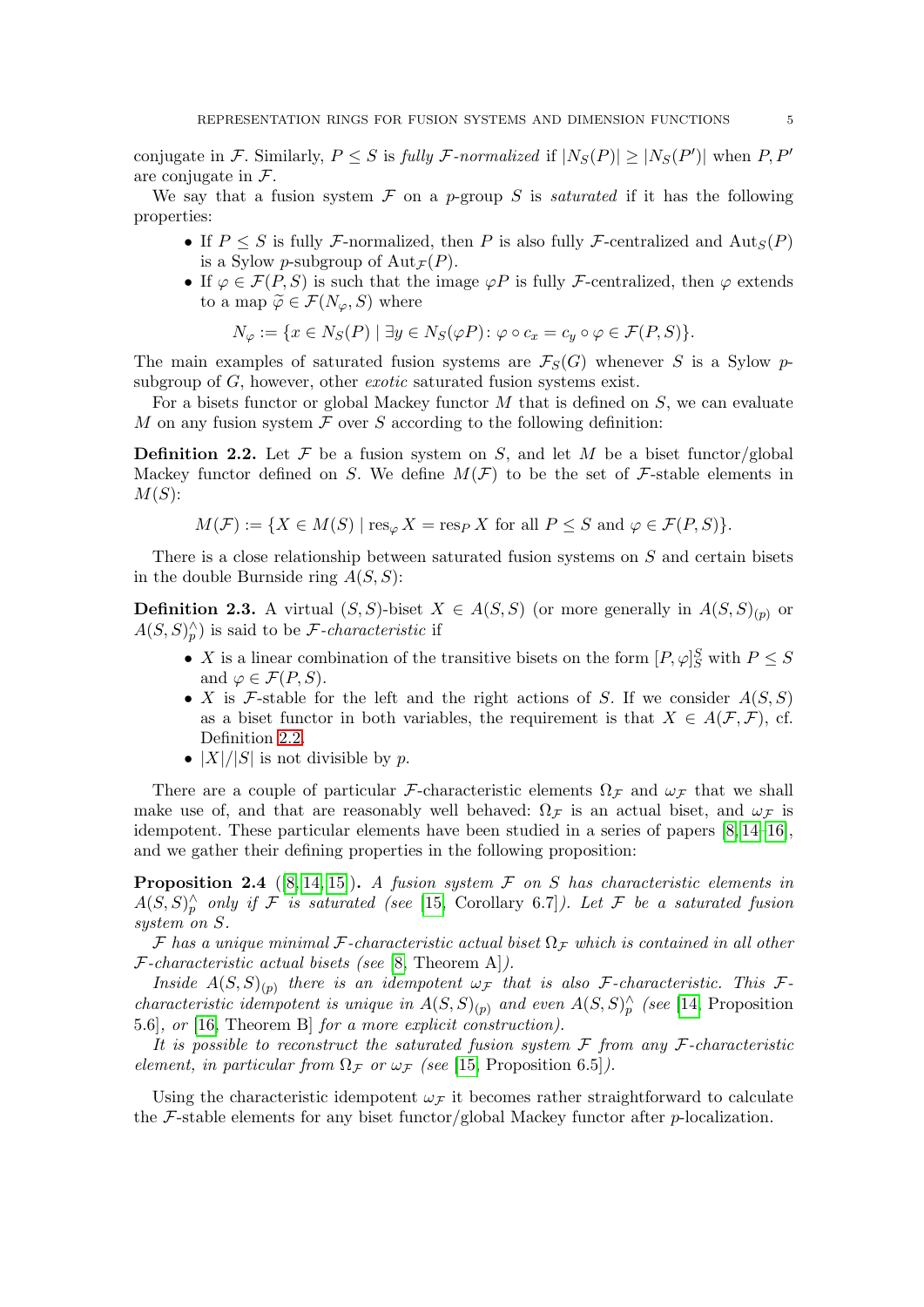<span id="page-5-1"></span>**Proposition 2.5.** Let  $\mathcal F$  be a saturated fusion system on  $S$ , and let  $M$  be a biset functor/global Mackey functor defined on S. We then obtain

$$
M(\mathcal{F})_{(p)} = \omega_{\mathcal{F}} \cdot M(S)_{(p)},
$$

and writing  $\operatorname{tr}_S^{\mathcal{F}}: M(S) \xrightarrow{\omega_{\mathcal{F}}} M(\mathcal{F}), \operatorname{res}_S^{\mathcal{F}}: M(\mathcal{F}) \hookrightarrow M(S),$  we have  $\operatorname{tr}_S^{\mathcal{F}} \circ \operatorname{res}_S^{\mathcal{F}} = \operatorname{id}$ .

*Proof.* The inclusion  $\omega_{\mathcal{F}} \cdot M(S)_{(p)} \leq M(\mathcal{F})_{(p)}$  follows immediately from the fact that  $\omega_{\mathcal{F}}$ is F-stable: For each  $X \in M(S)_{(p)}$ ,  $P \leq S$  and  $\varphi \in \mathcal{F}(P, S)$ , we get

$$
\operatorname{res}_{\varphi}(\omega_{\mathcal{F}} \cdot X) = (\omega_{\mathcal{F}} \circ [P, \varphi]_P^S) \cdot X = (\omega_{\mathcal{F}} \circ [P, \text{incl}]_P^S) \cdot X = \operatorname{res}_P(\omega_{\mathcal{F}} \cdot X);
$$

hence  $\omega_{\mathcal{F}} \cdot X \in M(\mathcal{F})_{(p)}.$ 

It remains to show that  $\omega_{\mathcal{F}} \cdot X = X$  for all  $X \in M(\mathcal{F})_{(p)}$ . The following is essentially the proof by Kári Ragnarsson of a similar result [\[14,](#page-20-5) Corollary 6.4] for maps of spectra.

We write  $\omega_{\mathcal{F}}$  as a linear combination of  $(S, S)$ -biset orbits:

$$
\omega_{\mathcal{F}} = \sum_{(Q,\psi)_{S,S}} c_{Q,\psi}[Q,\psi]_{S}^{S}.
$$

Suppose then that  $X \in M(\mathcal{F})_{(p)}$ , and we calculate  $\omega_{\mathcal{F}} \cdot X$  using the decomposition of  $\omega_{\mathcal{F}}$ above:

$$
\omega_{\mathcal{F}} \cdot X = \left(\sum_{(Q,\psi)_{S,S}} c_{Q,\psi}[Q,\psi]_{S}^{S}\right) \cdot X
$$
  
= 
$$
\sum_{(Q,\psi)_{S,S}} c_{Q,\psi} \operatorname{ind}_{Q}^{S} \operatorname{res}_{\psi} X
$$
  
= 
$$
\sum_{(Q,\psi)_{S,S}} c_{Q,\psi} \operatorname{ind}_{Q}^{S} \operatorname{res}_{Q}^{S} X
$$
  
= 
$$
\sum_{(Q)_{S}} \left(\sum_{(\psi)_{N_{S}(Q),S}} c_{Q,\psi}\right) \operatorname{ind}_{Q}^{S} \operatorname{res}_{Q}^{S} X
$$

According to [\[14,](#page-20-5) Lemma 5.5] and [\[16,](#page-20-6) 4.7 and 5.10], the sum of coefficients  $\sum_{(\psi)_{N_S(Q),S}}c_{Q,\psi}$ equals 1 for  $Q = S$  and 0 otherwise, hence we conclude

$$
\omega_{\mathcal{F}} \cdot X = \sum_{(Q)_S} \left( \sum_{(\psi)_{N_S(Q),S}} c_{Q,\psi} \right) \operatorname{ind}_{Q}^S \operatorname{res}_{Q}^S X = \operatorname{ind}_{S}^S \operatorname{res}_{S}^S X = X. \qquad \Box
$$

<span id="page-5-0"></span>**Proposition 2.6.** Let  $F$  be a saturated fusion system on  $S$ . If

$$
0 \to M_1 \to M_2 \to M_3 \to 0
$$

is a short-exact sequence of biset functors/global Mackey functors defined on S, then the induced sequence

$$
0 \to M_1(\mathcal{F})_{(p)} \to M_2(\mathcal{F})_{(p)} \to M_3(\mathcal{F})_{(p)} \to 0
$$

is exact.

*Proof.* Note that exactness of  $0 \to M_1 \to M_2 \to M_3 \to 0$  implies that

$$
0 \to (M_1)_{(p)} \to (M_2)_{(p)} \to (M_3)_{(p)} \to 0
$$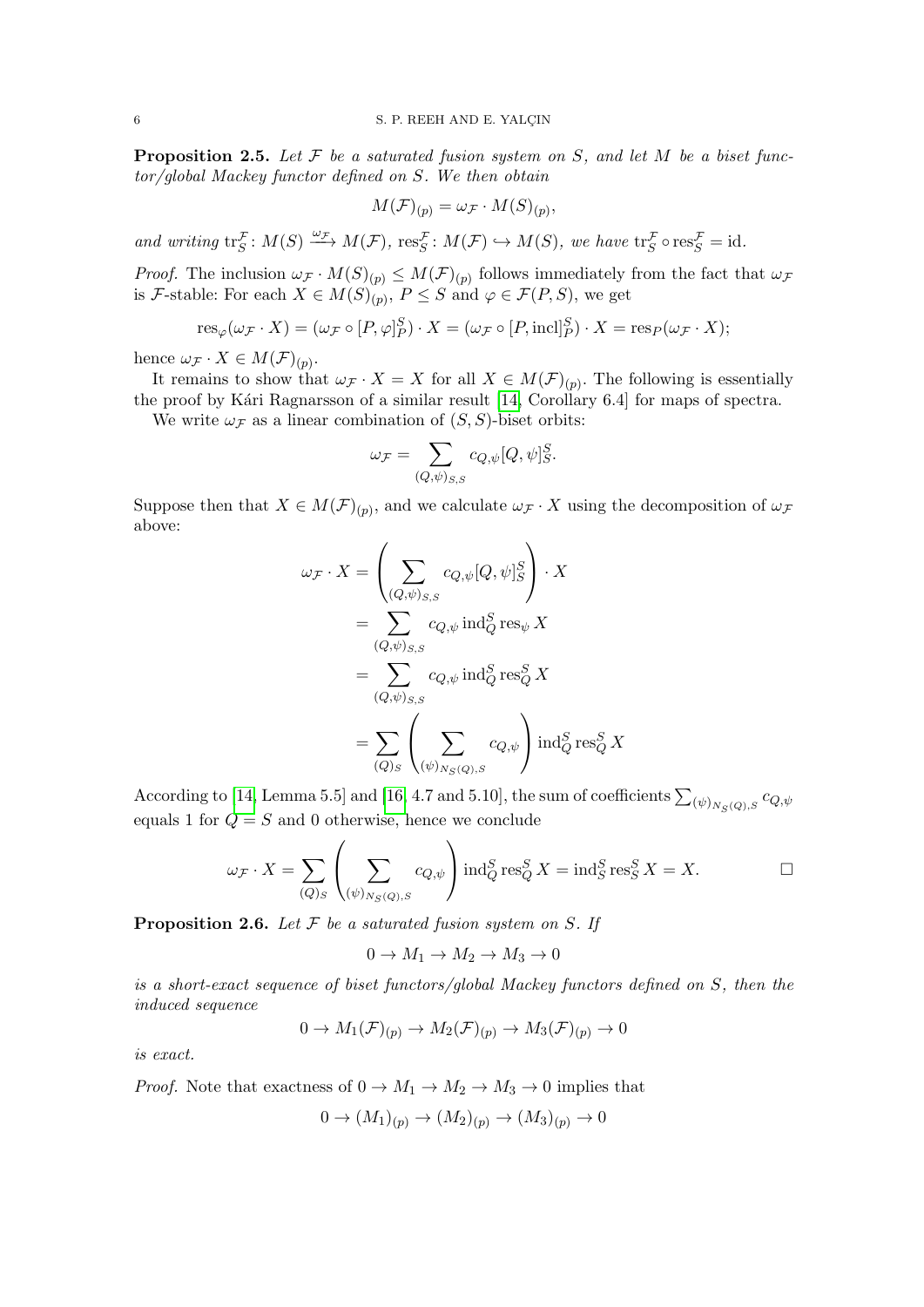is exact as well. Additionally we have a sequence of inclusions

$$
0 \longrightarrow M_1(\mathcal{F})_{(p)} \longrightarrow M_2(\mathcal{F})_{(p)} \longrightarrow M_3(\mathcal{F})_{(p)} \longrightarrow 0
$$
  

$$
\downarrow \qquad \qquad \downarrow \qquad \qquad \downarrow
$$
  

$$
0 \longrightarrow M_1(S)_{(p)} \longrightarrow M_2(S)_{(p)} \longrightarrow M_3(S)_{(p)} \longrightarrow 0
$$

We start with proving injectivity and suppose that  $X \in M_1(\mathcal{F})_{(p)}$  maps to 0 in  $M_2(\mathcal{F})_{(p)}$ . Considered as an element of  $M_1(S)(p)$ , then X also maps to 0 in  $M_2(S)(p)$ , hence by injectivity of  $M_1(S)_{(p)} \to M_2(S)_{(p)}$ ,  $X = 0$ .

Next up is surjectivity, so we consider an arbitrary  $X \in M_3(\mathcal{F})_{(p)}$ . By surjectivity of  $M_2(S)_{(p)} \to M_3(S)_{(p)}$  we can find  $Y \in M_2(S)_{(p)}$  that maps to X. Then  $\omega_{\mathcal{F}} \cdot Y \in M_2(\mathcal{F})_{(p)}$ maps to  $\omega_{\mathcal{F}} \cdot X$ , and since X is  $\mathcal{F}$ -stable,  $\omega_{\mathcal{F}} \cdot X$  equals X.

Finally we consider the middle of the sequence and suppose that  $X \in M_2(\mathcal{F})_{(p)}$  maps to 0 in  $M_3(\mathcal{F})_{(p)}$ . Then there exists a  $Y \in M_1(S)_{(p)}$  that maps to X. Similarly to above,  $\omega_{\mathcal{F}} \cdot Y \in M_1(\mathcal{F})_{(p)}$  then maps to  $\omega_{\mathcal{F}} \cdot X = X \in M_2(\mathcal{F})_{(p)}$ .

## 3. Representation rings

<span id="page-6-0"></span>Throughout this entire section we use  $K$  to denote a subfield of the complex numbers. In applications further on,  $\mathbb K$  will be one of  $\mathbb Q$ ,  $\mathbb R$  and  $\mathbb C$ .

<span id="page-6-1"></span>**Definition 3.1.** Let S be a finite p-group. The representation semiring  $R^+_{\mathbb{K}}(S)$  consists of the isomorphism classes of finite dimensional representations of  $S$  over  $\mathbb{K}$ ; addition is given by direct sum  $oplus$  and multiplication by tensor product  $\otimes_{\mathbb{K}}$ .

The representation ring  $R_{\mathbb{K}}(S)$  is the Grothendieck ring of the semiring  $R_{\mathbb{K}}^+(S)$ , and consists of virtual representations  $X = U - V \in R_{\mathbb{K}}(S)$  with  $U, V \in R_{\mathbb{K}}^{+}(S)$ .

Additively  $R^+_{\mathbb{K}}(S)$  is a free abelian monoid, so it has the cancellation property and  $R^+_{\mathbb{K}}(S) \to R_{\mathbb{K}}(S)$  in injective. In particular for all representations  $U_1, U_2, V_1, V_2 \in R^+_{\mathbb{K}}(S)$ we have  $U_1 - V_1 = U_2 - V_2$  in the representation ring if and only if  $U_1 \oplus V_2$  and  $U_2 \oplus V_1$ are isomorphic representations.

**Remark 3.2.** The representation ring  $R_{K}(-)$  has the structure of a biset functor over all finite groups. For a  $(G, H)$ -biset X and an H-representation V, the product  $\mathbb{K}[X] \otimes_{\mathbb{K}[H]} V$ is a  $K$ -vector space on which  $G$  acts linearly, and we define

$$
X^*(V) := \mathbb{K}[X] \otimes_{\mathbb{K}[H]} V \in R_{\mathbb{K}}(G),
$$

which extends linearly to all virtual representations  $V \in R_{\mathbb{K}}(H)$  and virtual bisets  $X \in$  $A(G, H)$ .

If  $K \leq H$  is a subgroup, then H as a  $(K, H)$ -biset gives restriction res<sup>H</sup> of representations from H to K, while H as a  $(H, K)$ -biset gives induction  $\text{ind}_{K}^{H}$  of representations from  $K$  to  $H$ .

**Definition 3.3.** Let  $\mathcal F$  be a saturated fusion system on  $S$ . As described in Definition [2.2,](#page-4-0) we define the representation ring  $R_{\mathbb{K}}(\mathcal{F})$  as the ring of  $\mathcal{F}$ -stable virtual S-representations, i.e. virtual representations V satisfying  $res_{\varphi} V \cong res_{P} V$  for all  $P \leq S$  and homomorphisms  $\varphi \in \mathcal{F}(P, S)$ . To see that  $R_{\mathbb{K}}(\mathcal{F})$  is a subring and closed under multiplication, note that res<sub> $\varphi$ </sub> respects tensor products  $\otimes_{\mathbb{K}}$ , so tensor products of F-stable representations are again F-stable.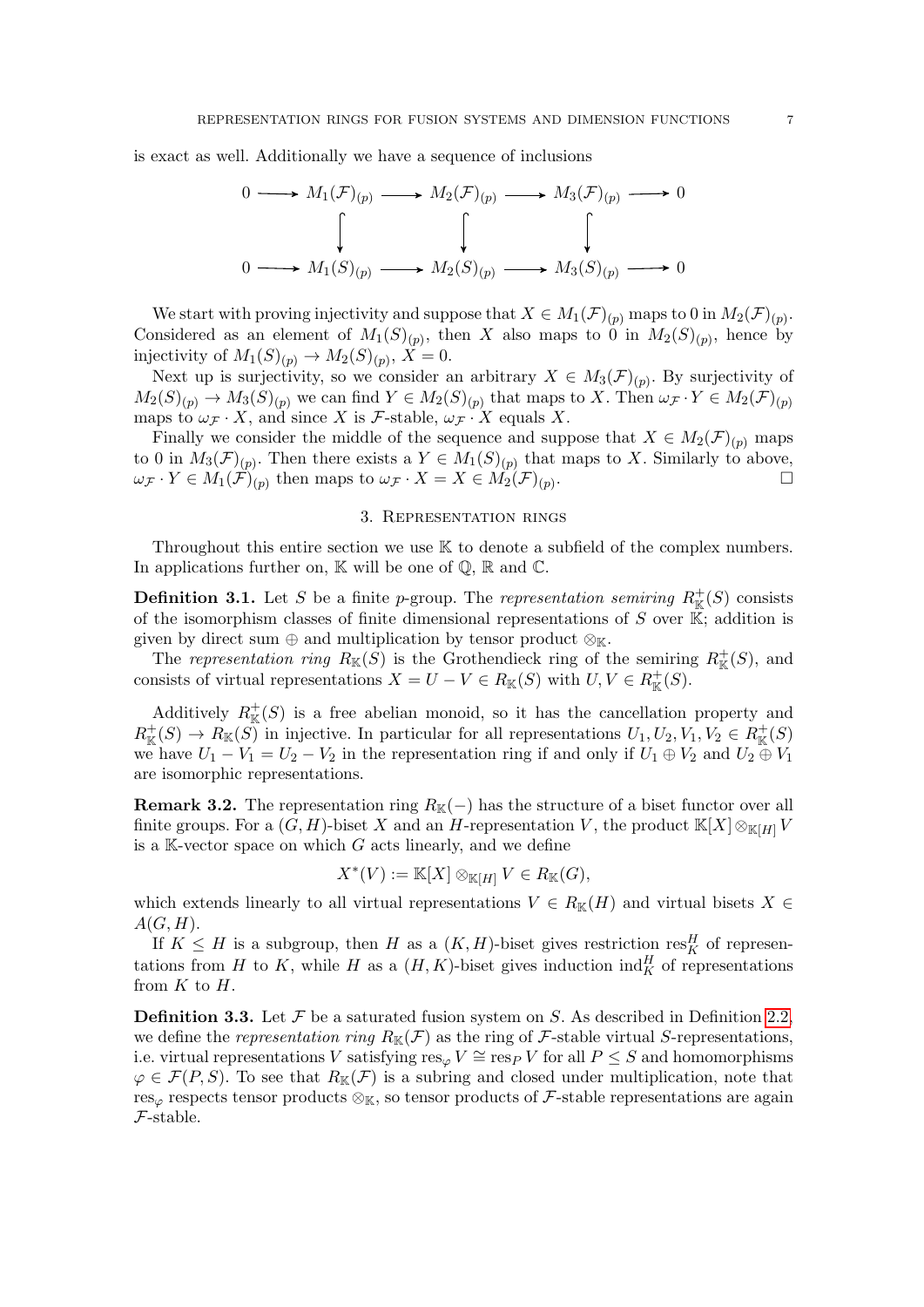As the restriction of any actual representation is a representation again, the definition above makes sense in  $R^+_{\mathbb{K}}(S)$  as well, and we define the *representation semiring*  $R^+_{\mathbb{K}}(\mathcal{F})$  to consist of all the  $\mathcal F$ -stable representations of  $S$ .

<span id="page-7-0"></span>**Proposition 3.4.** Let  $F$  be a saturation fusion system on  $S$ . The representation ring  $R_{\mathbb K}({\mathcal F})$  for  ${\mathcal F}$  is the Grothendieck ring of the representation semiring  $R^+_{\mathbb K}({\mathcal F}).$ 

*Proof.* The inclusion of semirings  $R^+_{\mathbb{K}}(\mathcal{F}) \hookrightarrow R^+_{\mathbb{K}}(S)$  induces a homomorphism between the Grothendieck rings  $f: Gr(R^+_{\mathbb{K}}(\mathcal{F})) \to R_{\mathbb{K}}(\mathcal{S})$ . The image of this map is the subgroup  $\langle R_{\mathbb{K}}^+(\mathcal{F})\rangle \le R_{\mathbb{K}}(S)$  generated by  $R_{\mathbb{K}}^+(\mathcal{F})$ . Because  $R_{\mathbb{K}}(S)$  has cancellation, the map  $f: Gr(R^+_{\mathbb{K}}(\mathcal{F})) \to \langle R^+_{\mathbb{K}}(\mathcal{F}) \rangle \leq R_{\mathbb{K}}(S)$  is in fact injective, so  $\langle R^+_{\mathbb{K}}(\mathcal{F}) \rangle \cong Gr(R^+_{\mathbb{K}}(\mathcal{F}))$ .

Since all  $\mathcal F$ -stable representations are in particular  $\mathcal F$ -stable virtual representations, the inclusion  $\langle R_{\mathbb K}^+(\mathcal F)\rangle\le R_{\mathbb K}(\mathcal F)$  is immediate. It remains to show that  $R_{\mathbb K}(\mathcal F)$  is contained in  $\langle R^+_{\mathbb{K}}(\mathcal{F}) \rangle.$ 

Let  $X \in R_{\mathbb{K}}(\mathcal{F})$  be an arbitrary F-stable virtual representation, and suppose that  $X = U - V$  where U, V are actual S-representations that are not necessarily F-stable. Let  $\Omega_{\mathcal{F}}$  be the minimal characteristic biset for  $\mathcal{F}$ , and note that  $\Omega_{\mathcal{F}}$  has an orbit of the type [S, id] (see [\[8,](#page-20-4) Theorem 5.3]), so  $\Omega_{\mathcal{F}} - [S, id]$  is an actual biset. We can then write X as

$$
X = U - V = (U + (\Omega_{\mathcal{F}} - [S, id])^{*}V) - (V + (\Omega_{\mathcal{F}} - [S, id])^{*}V)
$$
  
= (U + (\Omega\_{\mathcal{F}} - [S, id])^{\*}V) - (\Omega\_{\mathcal{F}})^{\*}V. (3.1)

The F-stability of the biset  $\Omega_{\mathcal{F}}$  implies that  $(\Omega_{\mathcal{F}})^*V$  is F-stable. Since X is also F-stable, the sum

<span id="page-7-1"></span>
$$
X + (\Omega_{\mathcal{F}})^* V = U + (\Omega_{\mathcal{F}} - [S, id])^* V
$$

has to be F-stable as well. Hence  $(3.1)$  expresses X as a difference of F-stable representations, so  $X \in \langle R^+_{\mathbb{K}}(\mathcal{F}) \rangle$  as we wanted.

Using the biset functor structure of  $R_{K}(-)$ , we note the following special case of Proposition [2.5](#page-5-1) for future reference:

**Proposition 3.5.** Let  $F$  be a saturation fusion system on  $S$ . After p-localizing the representation rings, we have

$$
R_{\mathbb{K}}(\mathcal{F})_{(p)} = \omega_{\mathcal{F}} \cdot R_{\mathbb{K}}(S)_{(p)},
$$

and  $\omega_{\mathcal{F}}$  sends each F-stable virtual representation to itself.

The character ring  $R_{\mathbb{K}}(S)$  over K embeds in the complex representation ring  $R_{\mathbb{C}}(S)$  by the map

$$
R_{\mathbb{K}}(S) \xrightarrow{\mathbb{C}[S] \otimes_{\mathbb{K}[S]}^-} R_{\mathbb{C}}(S),
$$

which is injective according to [\[17,](#page-21-0) page 91]. If we identify  $R_{\mathbb{C}}(S)$  with the ring of complex characters, the map sends each virtual representation  $V \in R_{\mathbb{K}}(S)$  to its character  $\chi_V : S \to$  $\mathbb{K} \leq \mathbb{C}$  defined as  $\chi_V(s) := \text{Trace}(\rho_V(s)) \in \mathbb{K}.$ 

While the complex character for each  $K[S]$ -representation only takes values in K, it is not true that a complex representation with K-valued character has to come from a representation over K.

**Definition 3.6.** We define  $\overline{R_{\mathbb{K}}(S)}$  to be the subring of  $R_{\mathbb{C}}(S)$  consisting of complex characters that take all of their values in the subfield  $K \leq \mathbb{C}$ .

<span id="page-7-2"></span>**Fact 3.7.** The inclusion of rings  $R_k(S) \leq R_k(S)$  is of finite index. A proof of this fact can be found in [\[17,](#page-21-0) Proposition 34].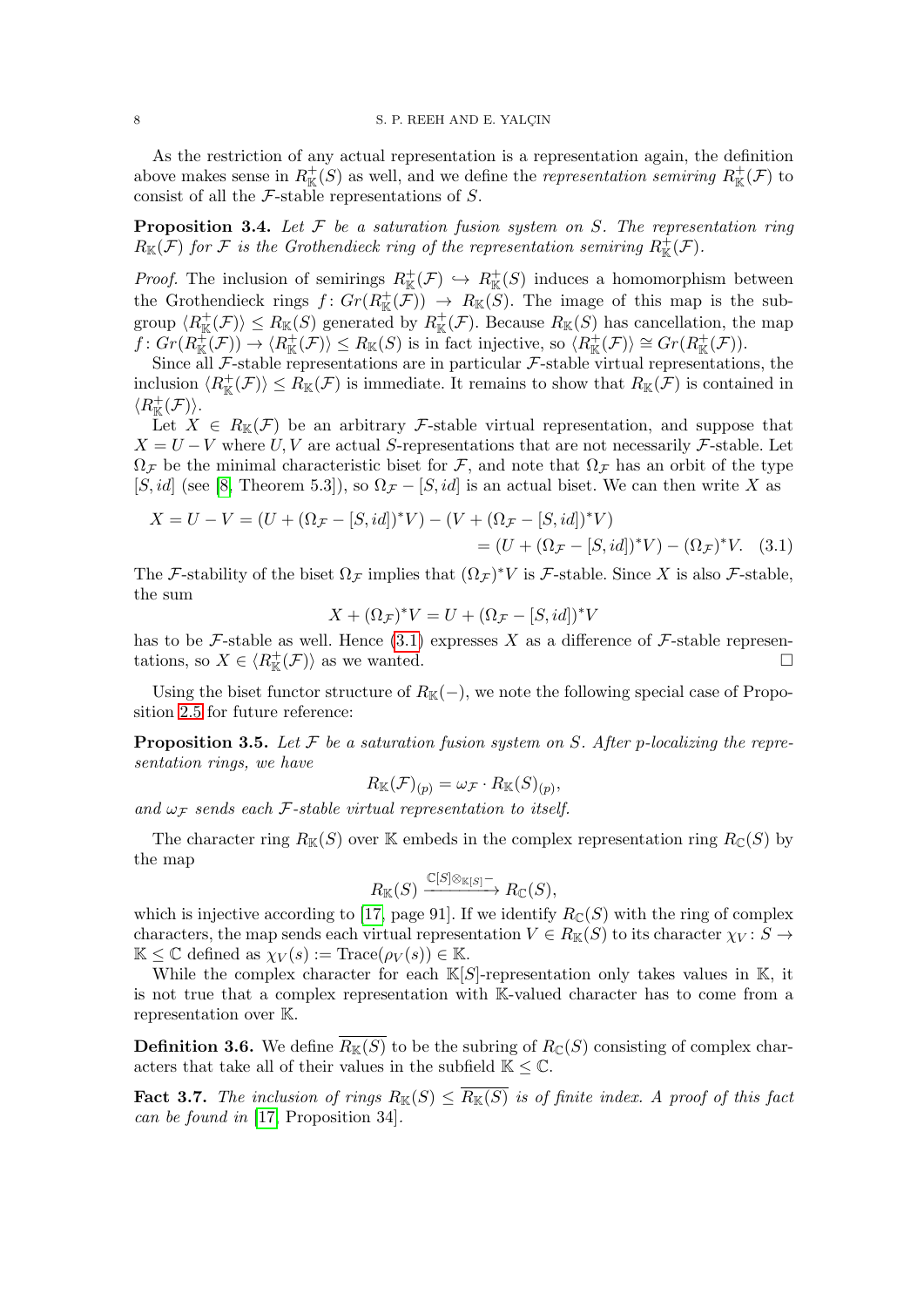<span id="page-8-0"></span>**Definition 3.8.** Let  $\mathbb{L} := \mathbb{K}(\zeta) \leq \mathbb{C}$  be the extension of  $\mathbb{K}$  by some  $(p^n)$ th root of unity such that all irreducible complex characters for  $S$  take their values in  $\mathbb{L}$ . If all elements of S have order at most  $p^r$ , then taking  $\zeta$  as a  $(p^r)$ th root of unity will work.

Given any irreducible character  $\chi$  and automorphism  $\sigma \in \text{Gal}(\mathbb{L}/\mathbb{K})$ , we define  $^{\sigma}\chi: S \to$  $\mathbb L$  as

$$
({}^{\sigma}\chi)(s) := \sigma(\chi(s)) \text{ for } s \in S,
$$

which is another irreducible character of S. Taking the sum over all  $\sigma \in \text{Gal}(\mathbb{L}/\mathbb{K})$  gives a character with values in the Galois fixed points, i.e. in K, so we define a transfer map tr:  $R_{\mathbb{C}}(S) \to \overline{R_{\mathbb{K}}(S)}$  by

$$
\mathrm{tr}(\chi):=\sum_{\sigma\in\mathrm{Gal}(\mathbb{L}/\mathbb{K})}{}^{\sigma}\!\chi.
$$

Subsequently multiplying with index of  $R_{\mathbb{K}}(S)$  in  $\overline{R_{\mathbb{K}}(S)}$  gives a transfer map  $R_{\mathbb{C}}(S) \rightarrow$  $R_{\mathbb{K}}(S)$ .

Characters of S-representations are in particular class functions on  $S$ , i.e. functions defined on the conjugacy classes of S.

**Definition 3.9.** We denote the set of all complex valued class functions on S by  $c(S; \mathbb{C})$ .

**Remark 3.10.** The set of complex class functions  $c(-; \mathbb{C})$  is a biset functor over all finite groups (see [\[3,](#page-20-3) Lemma 7.1.3]). Suppose X is a  $(G, H)$ -biset and  $\chi \in c(H; \mathbb{C})$  is a complex class function. The induced class function  $X^*(\chi)$  is then given by

$$
X^*(\chi)(g) = \frac{1}{|G|} \sum_{\substack{x \in X, h \in H \\ \text{s.t. } gx = xh}} \chi(h)
$$

for  $g \in G$ . For complex characters  $\chi \in R_{\mathbb{C}}(H)$  the formula above coincides with the biset structure on representation rings (see [\[3,](#page-20-3) Lemma 7.1.3]).

Note that in the special case of restriction along a homomorphism  $\varphi: G \to H$ , we just have

$$
\operatorname{res}_{\varphi}(\chi)(g) = \chi(\varphi(g))
$$

as we would expect.

<span id="page-8-1"></span>**Lemma 3.11.** Let F be a saturated fusion system on S, and let  $\chi \in c(S; \mathbb{C})$  be any class function. Then  $\chi$  is F-stable if and only if  $\chi(s) = \chi(t)$  for all  $s, t \in S$  that are conjugate in F (meaning that  $t = \varphi(s)$  for some  $\varphi \in \mathcal{F}$ ).

*Proof.* For every homomorphism  $\varphi: P \to S$ , we have  $res_{\varphi}(\chi) = \chi \circ \varphi$ . F-stability of  $\chi$ is therefore the question whether  $\chi \circ \varphi = \chi|_P$  for all  $P \leq S$  and  $\varphi \in \mathcal{F}(P, S)$ , which on elements becomes  $\chi(\varphi(s)) = \chi(s)$  for all  $s \in P$ .

We immediately conclude that  $\chi$  is F-stable if and only if  $\chi(\varphi(s)) = \chi(s)$  for all  $s \in P$ ,  $P \leq S$  and  $\varphi \in \mathcal{F}(P, S)$ . By restricting each  $\varphi$  to the cyclic subgroup  $\langle s \rangle \leq P$ , it is enough to check that  $\chi(\varphi(s)) = \chi(s)$  for all  $s \in S$  and  $\varphi \in \mathcal{F}(\langle s \rangle, S)$ , i.e. that  $\chi$  is constant on  $\mathcal F$ -conjugacy classes of elements in S.

**Proposition 3.12.** Let  $\mathbb{L}$  be as in Definition [3.8,](#page-8-0) and let  $\chi \in R_{\mathbb{C}}(\mathcal{F})$  be any F-stable complex character. For every Galois automorphism  $\sigma \in Gal(\mathbb{L}/\mathbb{K})$  the character  $\sigma_{\chi}$  is again F-stable, and the transfer map  $\text{tr}: R_{\mathbb{C}}(S) \to \overline{R_{\mathbb{K}}(S)}$  restricts to a map  $\text{tr}: R_{\mathbb{C}}(\mathcal{F}) \to$  $\overline{R_{\mathbb{K}}(\mathcal{F})}.$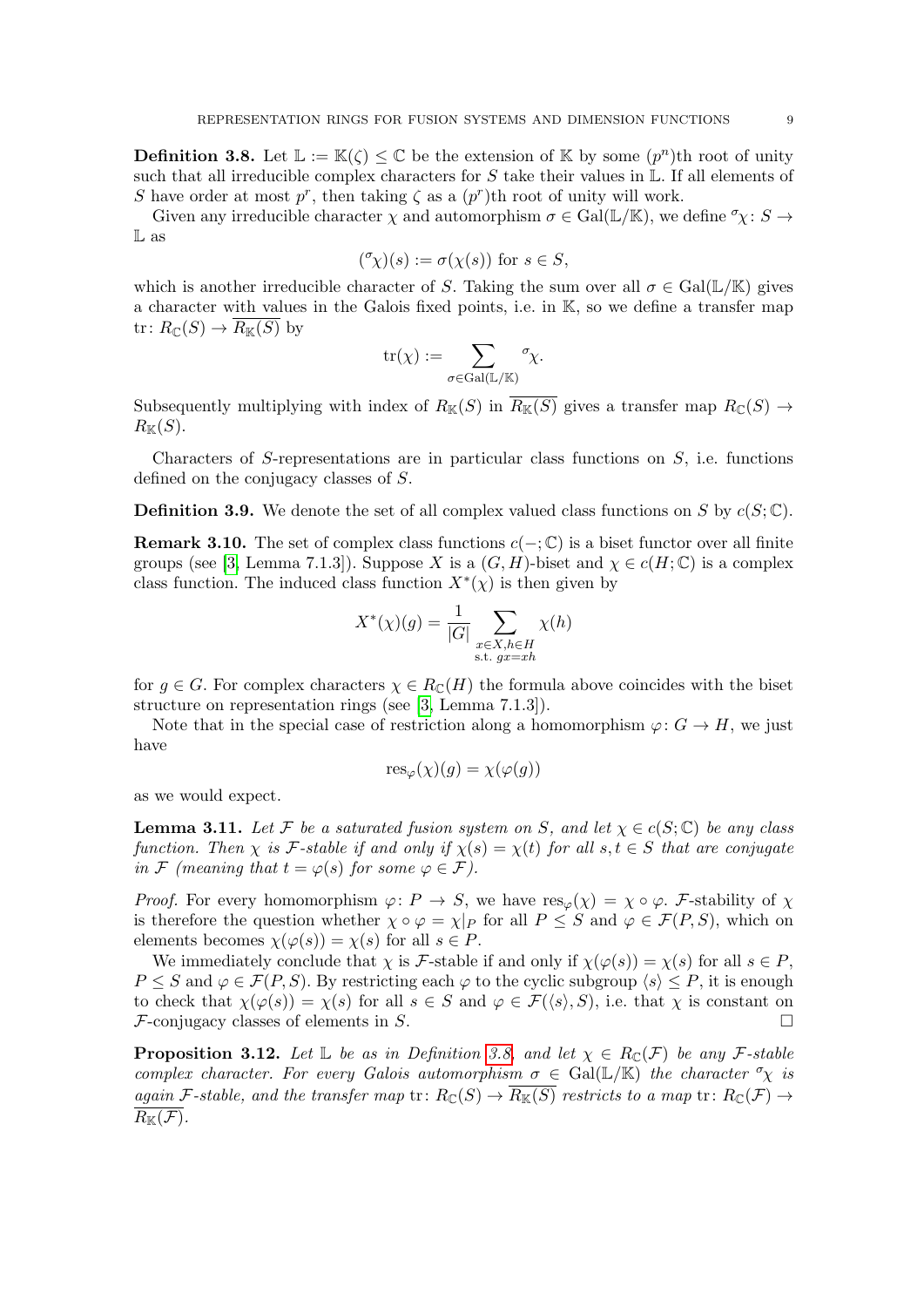*Proof.* According to Definition [3.8](#page-8-0) the character  $\sigma_{\chi}$  is given by  $\sigma_{\chi}(s) = \sigma(\chi(s))$  for  $s \in S$ . That  $\chi$  is F-stable means, according to Lemma [3.11,](#page-8-1) that  $\chi(\varphi(s)) = \chi(s)$  for all  $s \in S$ and  $\varphi \in \mathcal{F}(\langle s \rangle, S)$ . This clearly implies that

$$
{}^\sigma \! \chi(\varphi(s)) = \sigma(\chi(\varphi(s))) = \sigma(\chi(s)) = {}^\sigma \! \chi(s)
$$

for all  $s \in S$  and  $\varphi \in \mathcal{F}(\langle s \rangle, S)$ , so  $\sigma_{\chi}$  is F-stable as well. Consequently, the transfer map applied to  $\chi$  is

$$
\mathrm{tr}(\chi)=\sum_{\sigma\in\mathrm{Gal}(\mathbb{L}/\mathbb{K})}{}^{\sigma}\!\chi
$$

<span id="page-9-0"></span>which is a sum of F-stable characters and thus F-stable.

#### 4. Borel-Smith functions for fusion systems

Let G be a finite group. A super class function defined on  $G$  is a function  $f$  from the set of all subgroups of G to integers that is constant on G-conjugacy classes of subgroups. The set of super class functions for  $G$ , denoted by  $C(G)$ , is a ring with the usual addition and multiplication of integer valued functions. As an abelian group,  $C(G)$  is a free abelian group with basis  $\{\varepsilon_H \mid H \in Cl(G)\}\,$ , where  $\varepsilon_H(K) = 1$  if K is conjugate to H, and zero otherwise. Here  $Cl(G)$  denotes a set of representatives of conjugacy classes of subgroups of G.

We often identify  $C(G)$  with the dual of the Burnside group  $A^*(G) := \text{Hom}(A(G), \mathbb{Z}),$ where a super class function f is identified with the group homomorphism  $A(G) \to \mathbb{Z}$  which takes  $G/H$  to  $f(H)$  for every  $H \leq G$ . This identification also gives a biset functor structure on  $C(-)$  as the dual of the biset functor structure on the Burnside group functor  $A(-)$ . Given an  $(K, H)$ -biset U, the induced homomorphism  $C(U): C(H) \to C(K)$  is defined by setting

$$
(U \cdot f)(X) = f(U^{op} \times_K X)
$$

for every  $f \in C(H)$  and K-set X. For example, if  $K \leq H$  and  $U = H$  as a  $(K, H)$  biset with the usual left and right multiplication maps, then  $(U \cdot f)(K/L) = f(H/L)$  for every  $L \leq K$ . So, in this case  $U \cdot f$  is the usual restriction of the super class function f from H to K, denoted by  $\operatorname{res}^H_K f$ .

Remark 4.1. The biset structure on super class functions described above is the correct structure to use when considering dimension functions of representations as super class functions. However super class functions also play a role as the codomain for the so-called homomorphism of marks  $\Phi: A(G) \to C(G)$  for the Burnside ring.  $\Phi$  takes each finite G-set X to the super class function  $H \mapsto |X^H|$  counting fixed points. As a word of caution we note that, with the biset structure on  $C(-)$  given above, the mark homomorphism  $\Phi$  is not a natural transformation of biset functors. There is another structure of  $C(-)$  as a biset functor, where  $\Phi$  is a natural transformation, but that would be the wrong one for the purposes of this paper.

**Definition 4.2.** Let F be a fusion system on a p-group S. A super class function defined on F is a function f from the set of subgroups of S to integers that is constant on  $\mathcal{F}$ conjugacy classes of subgroups.

Let us denote the set of super class functions for the fusion system  $\mathcal F$  by  $C'(\mathcal F)$ . As in the case of super class functions for groups, the set  $C'(\mathcal{F})$  is also a ring with addition and multiplication of integer valued functions. Note that since  $C(-)$  is a biset functor (with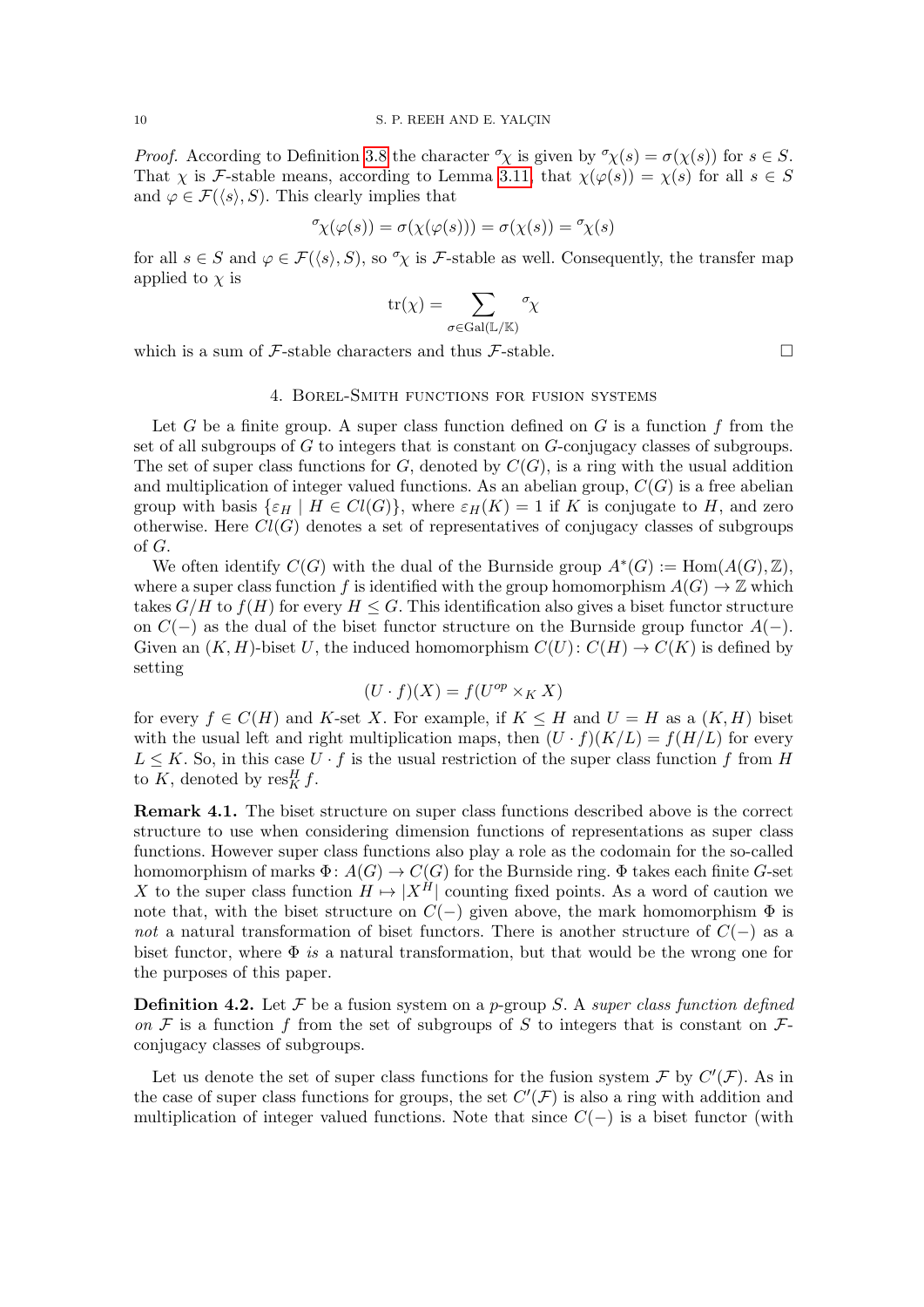the biset structure described above), we have an alternative definition for  $C(\mathcal{F})$  coming from Definition [2.2](#page-4-0) as follows:

$$
C(\mathcal{F}) := \{ f \in C(S) \mid \text{res}_{\varphi} f = \text{res}_P f \text{ for all } P \le S \text{ and } \varphi \in \mathcal{F}(P, S) \}.
$$

Our first observation is that these two definitions coincide.

**Lemma 4.3.** Let F be a fusion system on a p-group S. Then  $C'(\mathcal{F}) = C(\mathcal{F})$  as subrings of  $C(S)$ .

*Proof.* Let  $f \in C'(\mathcal{F})$ . Then for every  $\varphi \in \mathcal{F}(P, S)$  and  $L \leq P$ , we have

$$
(\operatorname{res}_{\varphi} f)(P/L) = f(\operatorname{ind}_{\varphi}(P/L)) = f(S/\varphi(L)) = f(S/L) = (\operatorname{res}_{P} f)(P/L)
$$

where  $\text{ind}_{\varphi} \colon A(P) \to A(S)$  is the homomorphism induced by the biset

$$
([P,\varphi]_P^S)^{op} = [\varphi(P),\varphi^{-1}]_S^P.
$$

This calculation shows that  $f \in C(\mathcal{F})$ . The converse is also clear from the same calculation.  $\Box$ 

The main purpose of this paper is to understand the dimension functions for representations in the context of fusion systems. Now we introduce the dimension function of a representation.

Let G be a finite group, and K be a subfield of complex numbers  $\mathbb{C}$ . As before let  $R_{\mathbb{K}}(G)$ denote the ring of K-linear representations of G (see Definition [3.1\)](#page-6-1). Recall that  $R_K(G)$  is a free abelian group generated by isomorphism classes of irreducible representations of G and the elements of  $R_{\mathbb{K}}(G)$  are virtual representations  $V - W$ . The *dimension function* of a virtual representation  $X = V - W$  is defined as the super class function  $Dim(X)$  defined by

$$
\text{Dim}(X)(H) = \text{dim}_{\mathbb{K}}(V^H) - \text{dim}_{\mathbb{K}}(W^H)
$$

for every subgroup  $H \leq G$ . This gives a group homomorphism

$$
\text{Dim} \colon R_{\mathbb{K}}(G) \to C(G)
$$

which takes a virtual representation  $X = V - W$  in  $R<sub>K</sub>(G)$  to its dimension function  $Dim(X) \in C(G).$ 

**Lemma 4.4.** The dimension homomorphism Dim:  $R_{\mathbb{K}}(G) \to C(G)$  is a natural transformation of biset functors.

*Proof.* Note that for a K-linear G-representation V, we have  $\dim_{\mathbb{K}} V^H = \dim_{\mathbb{C}} (\mathbb{C} \otimes_{\mathbb{K}} V)^H$ , so we can assume  $\mathbb{K} = \mathbb{C}$ . Consider the usual inner product in  $R_{\mathbb{C}}(G)$  defined by  $\langle V, W \rangle =$  $\dim_{\mathbb{C}} \text{Hom}_{\mathbb{C}[G]}(V,W)$ . Since

$$
\dim_{\mathbb{C}} V^H = \langle \operatorname{res}^G_H V, 1_H \rangle = \langle V, \operatorname{ind}^G_H 1_H \rangle = \langle V, \mathbb{C}[G/H] \rangle,
$$

it is enough to show that for every  $(K, H)$ -biset U, the equality

$$
\langle \mathbb{C}[U] \otimes_{\mathbb{C}[H]} V, \mathbb{C}[K/L] \rangle = \langle V, \mathbb{C}[U^{op} \times_K (K/L)] \rangle
$$

holds for every H-representation V and subgroup  $L \leq K$ . By Lemma [\[3,](#page-20-3) Lemma 2.3.26], every  $(K, H)$ -biset is a composition of 5 types of bisets. For the induction biset the above formula follows from Frobenius reciprocity, for the other bisets the formula holds for obvious reasons.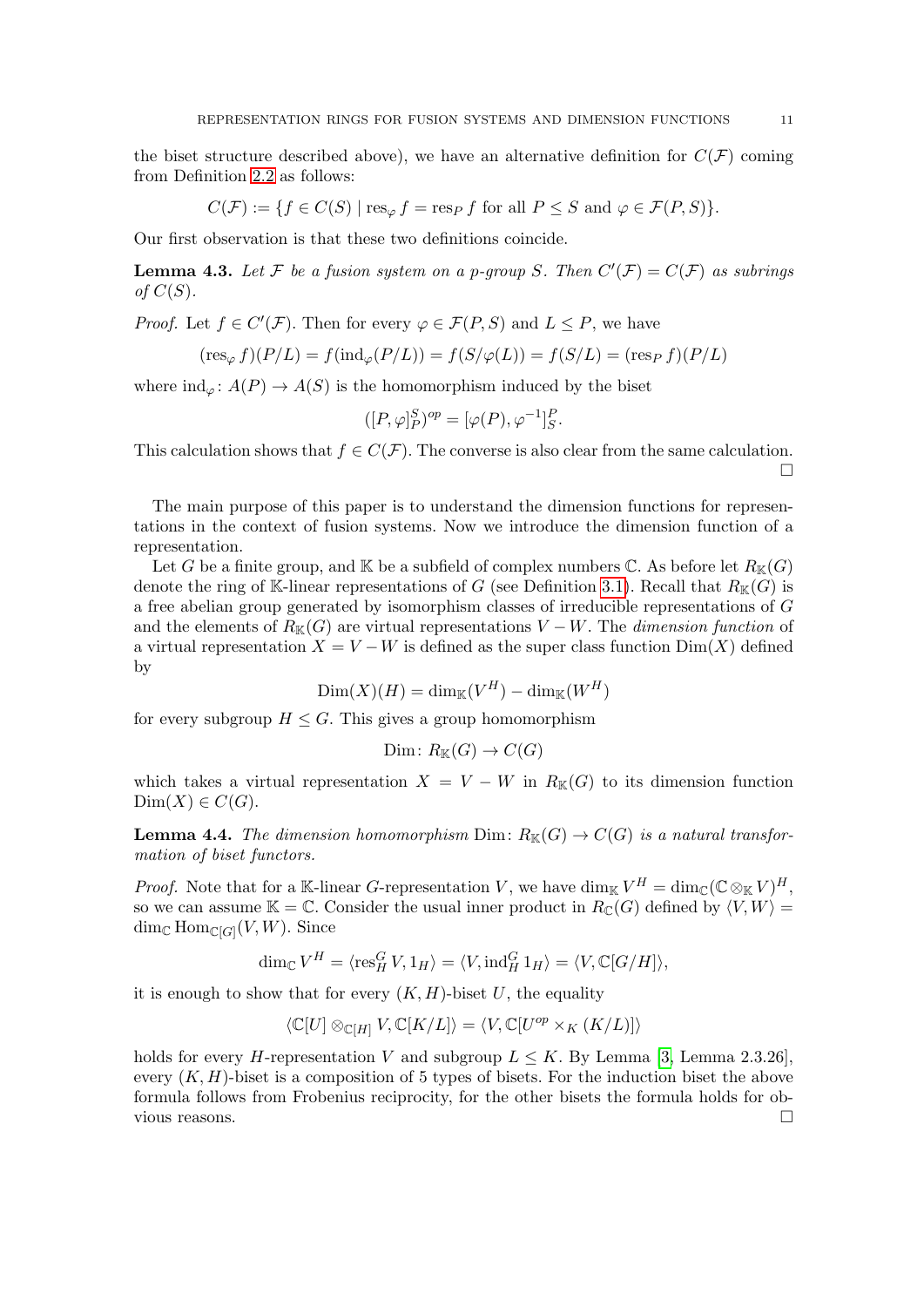If F is a fusion system on a p-group S, then recall (Proposition [3.4\)](#page-7-0) that every element  $X \in R_{\mathbb{K}}(\mathcal{F}) \subseteq R_{\mathbb{K}}(S)$  can be written as  $X = V - W$  for two K-linear representations that are both F-stable. This implies that for every  $X \in R_{\mathbb{K}}(\mathcal{F})$ , we have  $\text{Dim}(X) \in C(\mathcal{F})$ since  $\text{Dim}(X)(P) = \text{Dim}(X)(Q)$  for every *F*-conjugate subgroups *P* and *Q* in *S*. Hence we conclude the following:

**Lemma 4.5.** Let  $F$  be a saturated fusion system on a p-group S. Then the dimension homomorphism Dim for S induces a dimension homomorphism

$$
Dim\colon R_{\mathbb{K}}(\mathcal{F})\to C(\mathcal{F})
$$

for the fusion system  $F$ .

For the rest of this section we assume  $\mathbb{K} = \mathbb{R}$ , the field of real numbers. The dimension function of a real representation of a finite group  $G$  satisfies certain relations called Artin relations. These relations come from the fact that for a real represention  $V$ , the dimension of the fixed point set  $V^G$  is determined by the dimensions of the fixed point sets  $V^C$  for cyclic subgroups  $C \leq G$  (see [\[7,](#page-20-8) Theorem 0.1]). In particular, the homomorphism Dim is not surjective in general. It is easy to see that in general Dim is not injective either. For example, when  $G = C_p$ , the cyclic group of order p where  $p \geq 5$ , all two dimensional irreducible real representations of G have the same dimension function  $(f(1) = 2$  and  $f(C_p) = 0$ .

For a finite nilpotent group  $G$ , it is possible to explain the image of the homomorphism Dim:  $R_{\mathbb{R}}(G) \to C(G)$  explicitly as the set of super class functions satisfying certain conditions. These conditions are called Borel-Smith conditions and the functions satisfying these conditions are called Borel-Smith functions (see [\[4,](#page-20-9) Def. 3.1] or [\[5,](#page-20-10) Def. 5.1]).

<span id="page-11-0"></span>**Definition 4.6.** Let G be finite group. A function  $f \in C(G)$  is called a *Borel-Smith* function if it satisfies the following conditions:

- <span id="page-11-2"></span>(i) If  $L \triangleleft H \leq G$ ,  $H/L \cong \mathbb{Z}/p$ , and p is odd, then  $f(L) - f(H)$  is even.
- <span id="page-11-1"></span>(ii) If  $L \triangleleft H \leq G$ ,  $H/L \cong \mathbb{Z}/p \times \mathbb{Z}/p$ , and  $H_i/L$  are all the subgroups of order p in  $H/L$ , then

$$
f(L) - f(H) = \sum_{i=0}^{p} (f(H_i) - f(H)).
$$

<span id="page-11-3"></span>(iii) If  $L \triangleleft H \triangleleft N \le N_G(L)$  and  $H/L \cong \mathbb{Z}/2$ , then  $f(L)-f(H)$  is even if  $N/L \cong \mathbb{Z}/4$ , and  $f(L) - f(H)$  is divisible by 4 if  $N/L$  is the quaternion group  $Q_8$  of order 8.

These conditions were introduced as conditions satisfied by dimension functions of pgroup actions on mod-p homology spheres and they play an important role understanding  $p$ -group actions on homotopy spheres (see [\[6\]](#page-20-11)).

**Remark 4.7.** The condition (*iii*) is stated differently in [\[5,](#page-20-10) Def. 5.1] but as it was ex-plained in [\[4,](#page-20-9) Remark 3.2] we can change this condition to hold only for  $Q_8$  because every generalized quaternion group includes a  $Q_8$  as a subgroup.

The set of Borel-Smith functions is an additive subgroup of  $C(G)$  which we denote by  $C_b(G)$ . For p-groups, the assignment  $P \to C_b(P)$  is a subfunctor of the biset functor C (see [\[3,](#page-20-3) Theorem 12.8.7] or [\[4,](#page-20-9) Proposition 3.7]). The biset functor  $C_b$  plays an interesting role in understanding the Dade group of a p-group (see [\[4,](#page-20-9) Theorem 1.2]). We now quote the following result for finite nilpotent groups.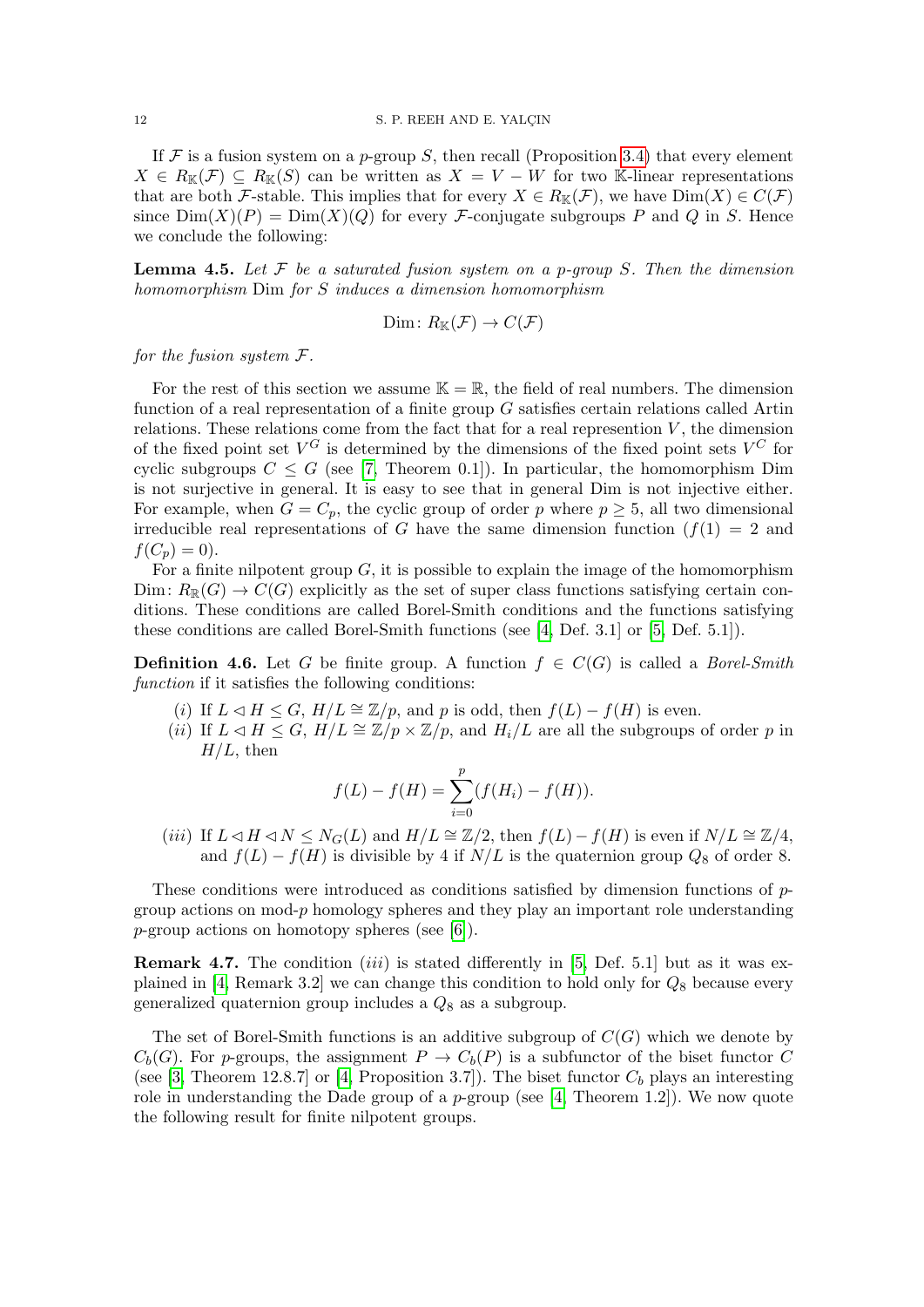<span id="page-12-0"></span>**Theorem 4.8** (Theorem 5.4 on page 211 of [\[5\]](#page-20-10)). Let G be a finite nilpotent group, and let  $R_{\mathbb{R}}(G)$  denote the real representation ring of G. Then, the image of

$$
\text{Dim} \colon R_{\mathbb{R}}(G) \to C(G)
$$

is equal to the group of Borel-Smith functions  $C_b(G)$ .

If  $\mathcal F$  is a saturated fusion system on a p-group  $S$ , then we can define Borel-Smith functions for  $\mathcal F$  as super class functions that are both  $\mathcal F$ -stable and satisfy the Borel-Smith conditions. Note that the group of Borel-Smith functions for  $\mathcal F$  is equal to the group

$$
C_b(\mathcal{F}) := \{ f \in C_b(S) \mid \text{res}_{\varphi} f = \text{res}_P f \text{ for all } P \leq S \text{ and } \varphi \in \mathcal{F}(P, S) \}.
$$

From this we obtain the following surjectivity result.

<span id="page-12-1"></span>**Proposition 4.9.** Let F be a saturated fusion system on a p-group S. Then the dimension function in  $\mathbb{Z}_{(p)}$ -coefficients

$$
\text{Dim}: R_{\mathbb{R}}(\mathcal{F})_{(p)} \to C_b(\mathcal{F})_{(p)}
$$

is surjective.

*Proof.* This follows from Proposition [2.6](#page-5-0) since Dim:  $R_{\mathbb{R}}(P) \to C_b(P)$  is surjective for all  $P \leq S$  by Theorem [4.8.](#page-12-0)

In general the dimension homomorphism Dim:  $R_{\mathbb{R}}(\mathcal{F}) \to C_b(\mathcal{F})$  for fusion systems is not surjective.

**Example 4.10.** Let  $G = \mathbb{Z}/p \rtimes (\mathbb{Z}/p)^{\times}$  denote the semidirect product where the unit group  $(\mathbb{Z}/p)^{\times}$  acts on  $\mathbb{Z}/p$  by multiplication. Let F denote the fusion system on  $S = \mathbb{Z}/p$ induced by  $G$ . All  $\mathcal F$ -stable real representations of S are linear combinations of the trivial representation 1 and the augmentation representation  $I<sub>S</sub>$ . This implies that all super class functions in the image of Dim must satisfy  $f(1)-f(S) \equiv 0 \pmod{p-1}$ . But  $C_b(\mathcal{F}) = C_b(S)$ is formed by super class functions which satisfy  $f(1) - f(S) \equiv 0 \pmod{2}$ . Hence the homomorphism Dim is not surjective.

## 5. Bauer's surjectivity theorem

<span id="page-12-2"></span>To obtain a surjectivity theorem for dimension homomorphism in integer coefficients we need to add new conditions to the Borel-Smith conditions. S. Bauer [\[2,](#page-20-0) Theorem 1.3] proved that under an additional condition there is a surjectivity result similar to Theorem [4.8](#page-12-0) for the dimension functions defined on prime power subgroups of any finite group. Bauer considers the following situation:

Let G be a finite group and let  $P$  denote the family of all subgroups of G with prime power order. Let  $\mathcal{D}_{\mathcal{P}}(G)$  denote the group of functions  $f: \mathcal{P} \to \mathbb{Z}$ , constant on conjugacy classes, which satisfy the Borel-Smith conditions  $(i)-(iii)$  on Sylow subgroups and also satisfy the following additional condition:

<span id="page-12-3"></span>(iv) Let p and q be prime numbers, and let  $L \triangleleft H \triangleleft M \leq N_G(L)$  be subgroups of G such that  $H/L \cong \mathbb{Z}/p$  and H a p-group. Then  $f(L) \equiv f(H) \pmod{q^{r-l}}$  if  $M/H \cong \mathbb{Z}/q^r$  acts on  $H/L$  with kernel of prime power order  $q^l$ .

The Borel-Smith conditions  $(i)$ - $(iii)$  $(iii)$  $(iii)$  together with this last condition  $(iv)$  $(iv)$  $(iv)$  are all satisfied by the dimension function of an equivariant  $\mathbb{Z}/|G|$ -homology sphere (see [\[2,](#page-20-0) Proposition 1.2]). Note that a topological space X is called a  $\mathbb{Z}/|G|$ -homology sphere if its homology in  $\mathbb{Z}/|G|$ -coefficients is isomorphic to the homology of a sphere with the same coefficients.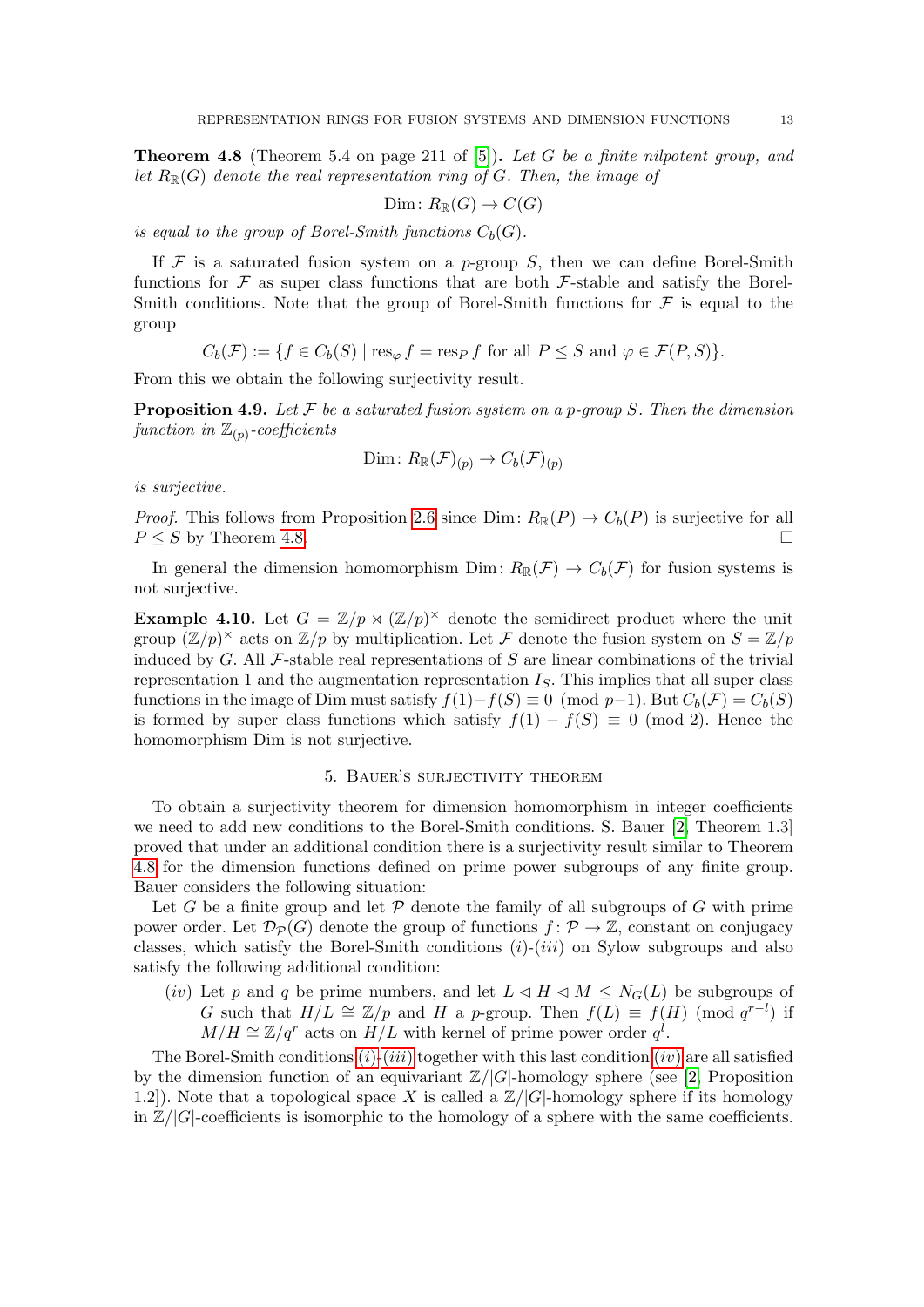Note that if X is an equivariant  $\mathbb{Z}/|G|$ -homology sphere, then for every p-subgroup H of G, the fixed point set  $X^H$  is a  $\mathbb{Z}/p$ -homology sphere of dimension  $\underline{n}(H)$ . The function  $\underline{n}: \mathcal{P} \to$  $\mathbb Z$  is constant on G-conjugacy classes of subgroups in  $\mathcal P$ , and we define the dimension function of X to be the function  $\text{Dim}_{\mathcal{P}} X\colon \mathcal{P} \to \mathbb{Z}$  defined by  $(\text{Dim}_{\mathcal{P}} X)(H) = \underline{n}(H) + 1$ for all  $H \in \mathcal{P}$ .

For a real representation V of G, let  $Dim_{\mathcal{P}}V: \mathcal{P} \to \mathbb{Z}$  denote the function defined by  $(\text{Dim}_{\mathcal{P}}V)(H) = \dim_{\mathbb{R}}V^H$  on subgroups  $H \in \mathcal{P}$ . Note that  $\text{Dim}_{\mathcal{P}}V$  is equal to the dimension function of the unit sphere  $X = S(V)$ . Since  $X = S(V)$  is a finite G-CWcomplex that is a homology sphere, the function satisfies all the conditions  $(i)-(iv)$  $(i)-(iv)$  $(i)-(iv)$  by [\[2,](#page-20-0) Proposition 1.2]. Hence we have  $\text{Dim}_{\mathcal{P}}V \in D_{\mathcal{P}}(G)$ . Bauer proves that the image of Dim<sub>p</sub> is exactly equal to  $\mathcal{D}_{\mathcal{P}}(G)$ .

<span id="page-13-1"></span>**Theorem 5.1** (Bauer [\[2,](#page-20-0) Theorem 1.3]). Let G be a finite group, and let  $\text{Dim}_{\mathcal{P}}$  be the dimension homomorphism defined above. Then  $\text{Dim}_{\mathcal{P}}\colon R_{\mathbb{R}}(G) \to \mathcal{D}_{\mathcal{P}}(G)$  is surjective.

Remark 5.2. Note that Bauer's theorem gives an answer for Question [1.1](#page-0-0) for virtual representations. To see this, let S be a Sylow  $p$ -subgroup of a finite group G. Given a Borel-Smith function  $f \in C_b(S)$  which respects fusion in G, then we can define a function  $f' \in \mathcal{D}_{\mathcal{P}}(G)$  by taking  $f'(Q) = f(1)$  for every subgroup of order  $q^m$  with  $q \neq p$ . For p-subgroups  $P \leq G$ , we take  $f'(P) = f(P^g)$  where  $P^g$  is a conjugate of P which lies in S. If f satisfies the additional condition ([iv](#page-12-3)) for subgroups of S, then by Theorem [5.1](#page-13-1) there is a virtual representation V of G such that  $\text{Dim}_{\mathcal{P}}V = f'$ . The restriction of V to S gives the desired real S-representation which respects fusion in G.

To obtain a similar theorem for fusion systems, we need to introduce a version of Bauer's Artin condition for Borel-Smith functions of fusion systems.

<span id="page-13-0"></span>**Definition 5.3.** Let F be a fusion system on a p-group S. We say a Borel-Smith function  $f \in C_b(S)$  satisfies Bauer's Artin relation if it satisfies the following condition:

<span id="page-13-2"></span>(\*\*) Let  $L \triangleleft H \leq S$  with  $H/L \cong \mathbb{Z}/p$ , and let  $\varphi \in \text{Aut}_{\mathcal{F}}(H)$  be an automorphism of H with  $\varphi(L) = L$  and such that the induced automorphism of  $H/L$  has order m. Then  $f(L) \equiv f(H) \pmod{m}$ .

The group of Borel-Smith functions for  $\mathcal F$  which satisfy this extra condition is denoted by  $C_{ba}(\mathcal{F})$ . In the proof of Theorem [5.5](#page-14-0) we only ever use Condition (\*\*) when H is cyclic, so we could require (\*\*) only for cyclic subgroups and still get the same collection  $C_{ba}(\mathcal{F})$ .

We first observe that  $\mathcal F$ -stable representations satisfy this additional condition.

**Lemma 5.4.** Let V be an  $F$ -stable real S-representation. Then the dimension function DimV satisfies Bauer's Artin condition ([∗∗](#page-13-2)) given in Definition [5.3.](#page-13-0)

*Proof.* Let V be an F-stable real S-representation and let  $L \triangleleft H \leq S$  and  $\varphi \in \text{Aut}_{\mathcal{F}}(H)$ be as in (\*\*). If  $f = \text{Dim}V$ , then  $f(L) - f(H) = \langle \text{res}_{H}^{S} V, I_{H/L} \rangle$  where  $I_{H/L} = \mathbb{R}[H/L] \mathbb{R}[H/H]$  is the augmentation module of the quotient group  $H/L$ , considered as an Hmodule via quotient map  $H \to H/L$ . Here the inner product is the inner product of the complexifications of the given real representations. Since  $H/L \cong \mathbb{Z}/p$ , there is a onedimensional character  $\chi: H \to \mathbb{C}^{\times}$  with kernel L such that

$$
I_{H/L} = \sum_{i \in (\mathbb{Z}/p)^\times} \chi^i
$$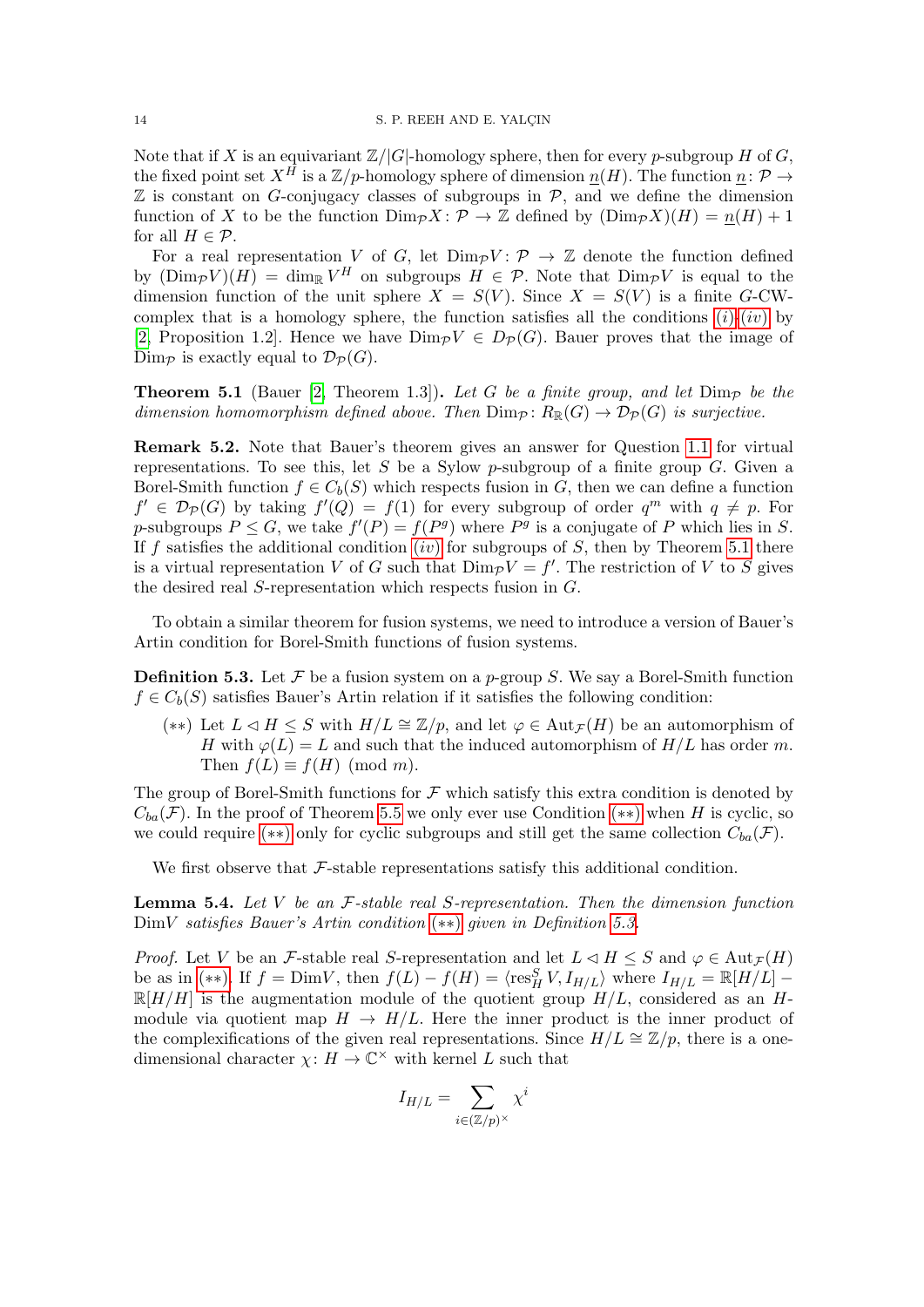where  $\chi^{i}(h) = \chi(h)^{i} = \chi(h^{i})$  for all  $h \in H$ . Hence we can write

$$
f(L) - f(H) = \sum_{i \in (\mathbb{Z}/p)^{\times}} \langle \operatorname{res}^S_H V, \chi^i \rangle.
$$

Since V is *F*-stable, we have  $\varphi^* \operatorname{res}^S_H V = \operatorname{res}^S_H V$  which gives that

$$
\langle {\rm res}^S_H\,V, \chi^i\rangle = \langle {\rm res}^S_H\,V, (\varphi^{-1})^*\chi^i\rangle
$$

for every  $i \in (\mathbb{Z}/p)^{\times}$ . Let  $J \leq (\mathbb{Z}/p)^{\times}$  denote the cyclic subgroup of order m generated by the image of  $\varphi$  in  $(\mathbb{Z}/p)^{\times} = \text{Aut}(\mathbb{Z}/p)$ . For every  $j \in J$  and  $i \in (\mathbb{Z}/p)^{\times}$ , we have  $\langle \operatorname{res}^S_H V, \chi^i \rangle = \langle \operatorname{res}^S_H V, \chi^{ij} \rangle$ , hence  $f(L) - f(H)$  is divisible by m.

The main theorem of this section is the following result:

<span id="page-14-0"></span>**Theorem 5.5.** Let  $F$  be a saturated fusion system on a p-group S. Then

$$
Dim\colon R_{\mathbb{R}}(\mathcal{F})\to C_{ba}(\mathcal{F})
$$

is surjective.

Proof. We will follow Bauer's argument given in the proof of [\[2,](#page-20-0) Theorem 1.3]. First note that a Borel-Smith function is uniquely determined by its values on cyclic subgroups of S. This is because if P has a normal subgroup  $N \leq G$  such that  $P/N$  is isomorphic to  $\mathbb{Z}/p \times \mathbb{Z}/p$ , then by condition (*[ii](#page-11-1)*) of the Borel-Smith conditions, the value of a Borel-Smith function f at P is determined by its values on proper subgroups  $Q \leq P$ . When P is a noncyclic subgroup, the existence of a normal subgroup  $N \leq P$  such that  $P/N$  is isomorphic to  $\mathbb{Z}/p \times \mathbb{Z}/p$  follows from the Burnside basis theorem, [\[18,](#page-21-1) Theorem 1.16].

Let  $f \in C_{ba}(\mathcal{F})$ . We will show that there is a virtual representation  $x \in R_{\mathbb{R}}(\mathcal{F})$  such that  $Dim(x)(H) = f(H)$  for all cyclic subgroups  $H \leq S$ . In this case we say f is realized over the family  $\mathcal{H}_{cyc}$  of all cyclic subgroups in S.

Note that f is realizable at the trivial subgroup  $1 \leq S$  since we can take  $f(1)$  many copies of the trivial representation, and then it will realize  $f$  at 1. Suppose that  $f$  is realized over some nonempty family  $H$  of cyclic subgroups of S. When we say a family of subgroups, we always mean that  $H$  is closed under conjugation and taking subgroups: if  $K \in \mathcal{H}$  and L is conjugate to a subgroup of K, then  $L \in \mathcal{H}$ . Let  $\mathcal{H}'$  be an adjacent family of  $H$ , a family obtained from  $H$  by adding the conjugacy class of a cyclic subgroup  $H \leq S$ . We will show that f is realizable also over  $\mathcal{H}'$ . By induction this will give us the realizability of f over all cyclic subgroups.

Since f is realizable over H, there is an element  $x \in R_{\mathbb{R}}(\mathcal{F})$  such that  $\text{Dim}(x)(J) = f(J)$ for every  $J \in \mathcal{H}$ . By replacing f with  $f - \text{Dim}(x)$ , we assume that  $f(J) = 0$  for every  $J \in \mathcal{H}$ . To prove that f is realizable over the larger family  $\mathcal{H}'$ , we will show that for every prime q, there is an integer  $n_q$  coprime to q such that  $n_q f$  is realizable over  $\mathcal{H}'$  by some virtual representation  $x_q \in R_{\mathbb{R}}(\mathcal{F})$ . This will be enough by the following argument: If  $q_1, \ldots, q_t$  are prime divisors of  $n_p$ , then  $n_p, n_{q_1}, \ldots, n_{q_t}$  have no common divisors, so we can find integers  $m_0, \ldots, m_t$  such that  $m_0n_p + m_1n_{q_1} + \cdots + m_t n_{q_t} = 1$ . Using these integers, we obtain that  $x = m_0x_p + m_1x_{q_1} + \cdots + m_tx_{q_t}$  realizes f over the family  $\mathcal{H}'$ .

If  $q = p$ , then by Proposition [4.9,](#page-12-1) there is an integer  $n_p$ , coprime to p, such that  $n_p f$  is realized by an element in  $x_p \in R_{\mathbb{R}}(\mathcal{F})$ . So, assume now that q is a fixed prime such that  $q \neq p$ . By [\[13,](#page-20-12) Theorem 1], there is a finite group Γ such that  $S \leq \Gamma$  and the fusion system  $\mathcal{F}_S(\Gamma)$  induced by conjugations in Γ, is equal to the fusion system F. In particular, for every p-group  $P \leq S$ , we have  $N_{\Gamma}(P)/C_{\Gamma}(P) \cong \text{Aut}_{\mathcal{F}}(P)$ .

Let H be a cyclic subgroup in  $\mathcal{H}'\backslash\mathcal{H}$ , and let  $L \leq H$  be the maximal proper subgroup of H. To show that there is an integer  $n_q$  such that  $n_q f$  is realizable over  $\mathcal{H}'$ , we can use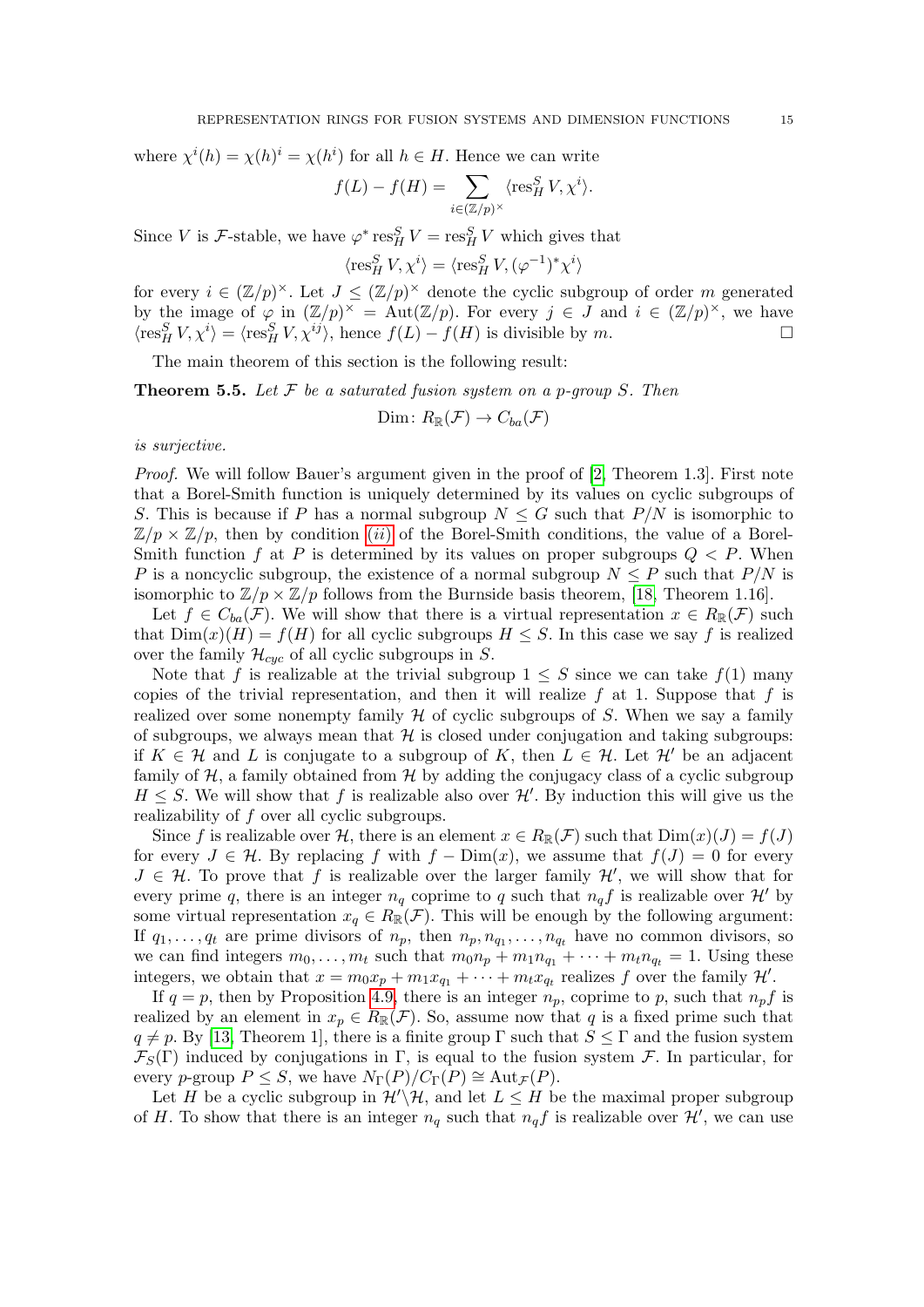the construction of a virtual representation  $x_q$  given in [\[2\]](#page-20-0), specifically the second case in Bauer's proof of Theorem 1.3 that constructs the representation  $V_q$ , which we denote  $x_q$  instead. Note that for this construction to work, we need to show Bauer's condition that  $f(H) \equiv 0 \pmod{q^{r-l}}$  if there is a  $H \lhd K \leq \Gamma$  such that  $K/H \cong \mathbb{Z}/q^r$  is acting on  $H/L \cong \mathbb{Z}/p$  with kernel of order  $q^l$ . Suppose we have such a subgroup K. Then  $K/H$ induces a cyclic subgroup of  $\text{Aut}(\overline{H}/L) \cong \text{Aut}(\mathbb{Z}/p)$  of size  $q^{r-l}$ , and we can choose an element  $k \in K$  that induces an automorphism of  $H/L$  of order  $q^{r-l}$ . We have  $\mathcal{F} = \mathcal{F}_S(\Gamma)$ , so conjugation by  $k \in K$  gives an automorphism  $c_k \in \text{Aut}_{\mathcal{F}}(H)$  such that  $c_k$  induces an automorphism of  $H/L$  of order  $q^{r-l}$ . By Condition (\*\*) in Definition [5.3,](#page-13-0) we then have  $f(H) \equiv 0 \pmod{q^{r-l}}$  as wanted. Hence we can apply Bauer's contruction of  $x_q$  for primes  $q \neq p$ . This completes the proof.

Remark 5.6. Note that in the above proof we could not apply Bauer's theorem directly to the group  $\Gamma$  that realizes the fusion system on S. This is because  $\Gamma$  often has a Sylow  $p$ -subgroup much bigger than  $S$  and it is not clear if a given Borel-Smith function defined on S can be extended to a Borel-Smith function defined on the Sylow p-subgroup of  $\Gamma$ .

Example 5.7. Let  $\mathcal{F} = \mathcal{F}_S(G)$  with  $G = A_4$  and  $S = C_2 \times C_2$ , then the group  $\Gamma$ constructed in [\[13\]](#page-20-12) is isomorphic to the semidirect product  $(S \times S \times S) \rtimes \Sigma_3$ . The Sylow 2-subgroup of  $\Gamma$  is the group  $T = (S \times S \times S) \rtimes C_2$  and S is imbedded into T by the  $\text{map } s \to (s, \varphi(s), \varphi^2(s))$  where  $\varphi \colon S \to S$  is the automorphism of S induced by  $G/S \cong C_3$ acting on S. Note that if we extend a Borel-Smith function f defined in  $C_b(S)$  to a function defined on subgroups of T by taking  $f(H) = 0$  for all H which is not subconjugate to S, then such a super class function would not be a Borel-Smith function in general (for example, when  $f(S) \neq 0$ .

#### 6. Realizing monotone Borel-Smith functions

<span id="page-15-1"></span>Let F be a saturated fusion system on a p-group S. A class function  $f \in C(F)$  is said to be monotone if for every  $K \leq H \leq S$ , we have  $f(K) \geq f(H) \geq 0$ . The main purpose of this section is to prove the following theorem.

<span id="page-15-0"></span>**Theorem 6.1.** For every monotone Borel-Smith function  $f \in C_b(\mathcal{F})$ , there exists an integer  $N \geq 1$  and an *F*-stable rational *S*-representation *V* such that  $DimV = Nf$ .

For a p-group S, it is known that every monotone Borel-Smith function  $f \in C_b(S)$  is realizable as the dimension function of a real S-representation. This is proved by Dotzel-Hamrick in [\[6\]](#page-20-11) (see also [\[5,](#page-20-10) Theorem 5.13]). Hence Theorem [6.1](#page-15-0) holds for a trivial fusion system without multiplying with a positive integer.

<span id="page-15-2"></span>Question 6.2. Is every a monotone function  $f \in C_{ba}(\mathcal{F})$  realizable as the dimension function of an F-stable real S-representation?

We leave this as an open problem. Note that we know from Theorem [5.5](#page-14-0) that  $f$  can be realized by a virtual real representation, and Theorem [6.1](#page-15-0) says that a multiple  $Nf$  is realized by an actual representation. We have so far found that Question [6.2](#page-15-2) has positive answer for all saturated fusion systems on  $C_p$  (p prime) and  $D_8$ , and for the fusion system induced by  $PGL_3(\mathbb{F}_3)$  on  $SD_{16}$ .

Note also that Bauer's theorem (Theorem [5.1\)](#page-13-1) for general finite groups cannot be refined to realize a monotone function by an actual representation, as shown by the following example.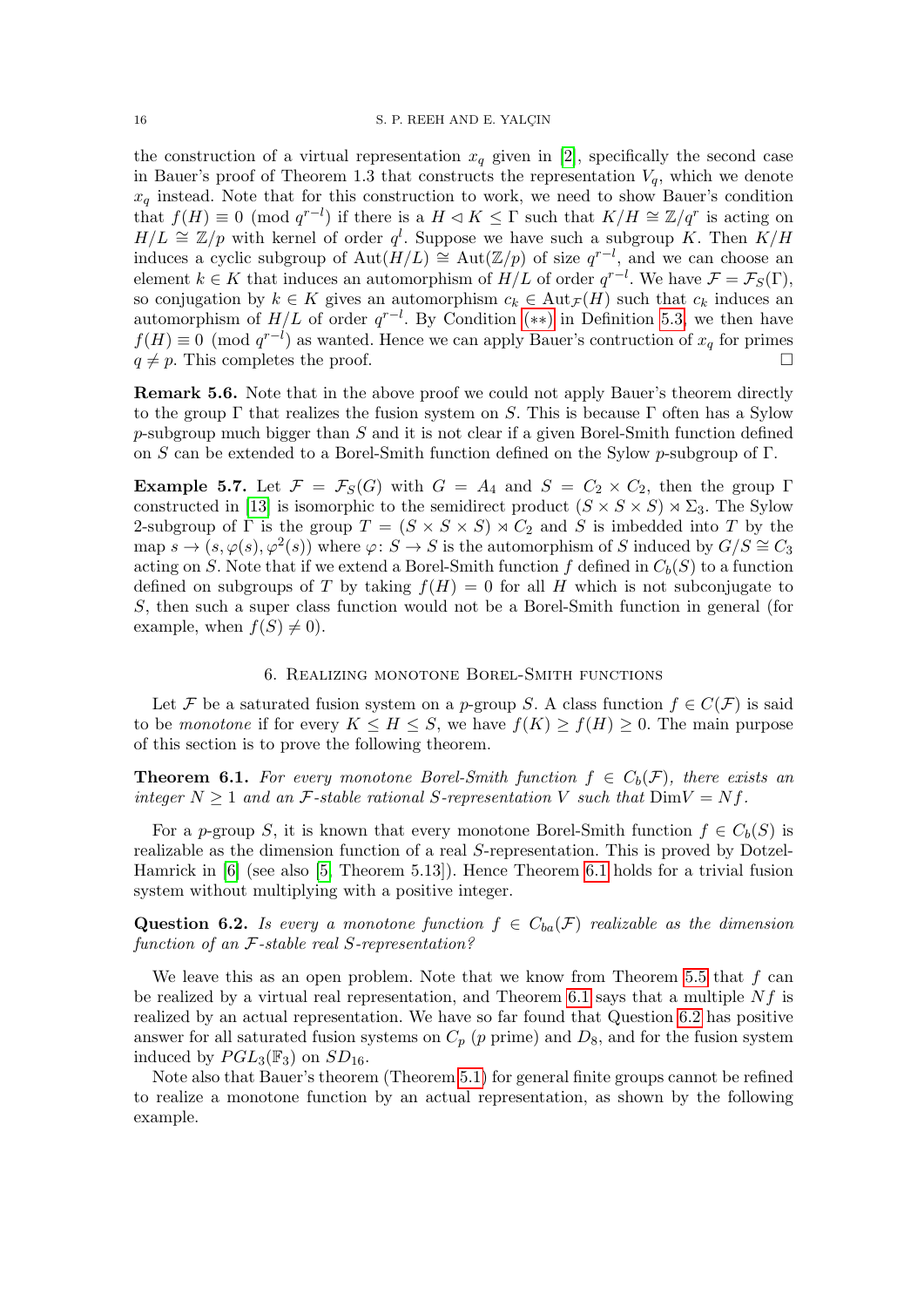<span id="page-16-1"></span>**Example 6.3.** Let  $G = S_3$  be the symmetric group on 3 elements. In this case P is the set of subgroups  $\{1, C_3, C_2^1, C_2^2, C_2^3\}$  where  $C_3$  is the subgroup generated by (123) and  $C_2^i$  is the subgroup generated by the transposition fixing *i*. Consider the class function  $f: \mathcal{P} \to \mathbb{Z}$  with values  $f(1) = f(C_2^i) = 2$ ,  $f(C_3) = 0$  for all i. The function f satisfies all the Borel-Smith conditions and Bauer's Artin condition ([iv](#page-12-3)), hence  $f \in \mathcal{D}_{\mathcal{P}}(G)$ . By Bauer's theorem  $f$  is realizable by a virtual representation. In fact, it is realized by the virtual representation  $1_G - \sigma + \chi$  where  $1_G$  is the 1-dimensional trivial representation,  $\sigma$ is the 1-dimensional sign representation with kernel  $C_3$ , and  $\chi$  is the unique 2-dimensional irreducible representation. The function  $f$  is a monotone function, but there is no actual real G-representation V such that  $DimV = f$ . This can be easily seen by calculating dimension functions of these irreducible real representations. In fact, for any  $N \geq 1$ , the function  $Nf$  is not realizable by an actual real G-representation. On the other hand, it is easy to see that the restrictions of f to Sylow p-subgroups of G for  $p = 2, 3$  give monotone functions in  $C_{ba}(\mathcal{F})$  and these functions are realized by  $\mathcal{F}\text{-stable}$  real representations. So the function  $f$  does not give a counterexample to Question [6.2.](#page-15-2)

To prove Theorem [6.1,](#page-15-0) we use the theorem by Dotzel-Hamrick [\[6\]](#page-20-11) and some additional properties of rational representations. One of the key observations for rational representations that we use is the following.

<span id="page-16-0"></span>**Lemma 6.4.** Let  $G$  be a finite group and  $V$  and  $W$  be two rational representations of G. Then  $V \cong W$  if and only if for every cyclic subgroup  $C \leq G$ , the equality dim  $V^C =$  $\dim W^C$  holds.

*Proof.* See Corollary on page 104 in [\[17\]](#page-21-0).

This implies, in particular, that the dimension function Dim:  $R_{\mathbb{Q}}(S) \to C_b(S)$  is injective. Another important theorem on rational representations is the the Ritter-Segal theorem. We state here a version by Bouc (see [\[3,](#page-20-3) Section 9.2]). Note that if  $G/N$  is a quotient group of G, then a  $G/N$ -representation V can be considered a G-representation via the quotient map  $G \to G/N$ . In this case this G-representation is called the inflation of V and it is denoted by  $\inf_{G/N}^G V$ .

**Theorem 6.5** (Ritter-Segal). Let S be a finite p-group. If V is a non-trivial simple  $\mathbb{Q}S$ module, then there exist subgroups  $Q \leq P$  of S, with  $|P:Q| = p$ , such that

$$
V \cong \text{ind}_{P}^{S} \text{inf}_{P/Q}^{P} I_{P/Q}
$$

where  $I_{P/Q}$  is the augmentation ideal of the group algebra  $\mathbb{Q}[P/Q]$ .

For any field K, there is a linearization map  $\text{Lin}_{\mathbb{K}}: A(G) \to R_{\mathbb{K}}(G)$  from the Burnside ring  $A(G)$  to the representation ring of KG-modules, which is defined as the homomorphism that takes a  $G$ -set X to the permutation  $\mathbb{K}G$ -module  $\mathbb{K}X$ . It follows from the Ritter-Segal theorem that the linearization map

$$
Lin_{\mathbb{Q}}\colon A(S)\to R_{\mathbb{Q}}(S)
$$

is surjective when S is a p-group. Note this is not true in general for finite groups (see [\[1\]](#page-20-13)). For fusion systems we have p-local versions of these theorems.

**Proposition 6.6.** Let F be a fusion system on a p-group S. Then the dimension homomorphism Dim:  $R_{\mathbb{Q}}(\mathcal{F})_{(p)} \to C_b(\mathcal{F})_{(p)}$  is injective, and the linearization map  $\text{Lin}_{\mathbb{Q}}\colon A(\mathcal{F})_{(p)} \to$  $R_{\mathbb{Q}}(\mathcal{F})_{(p)}$  is surjective.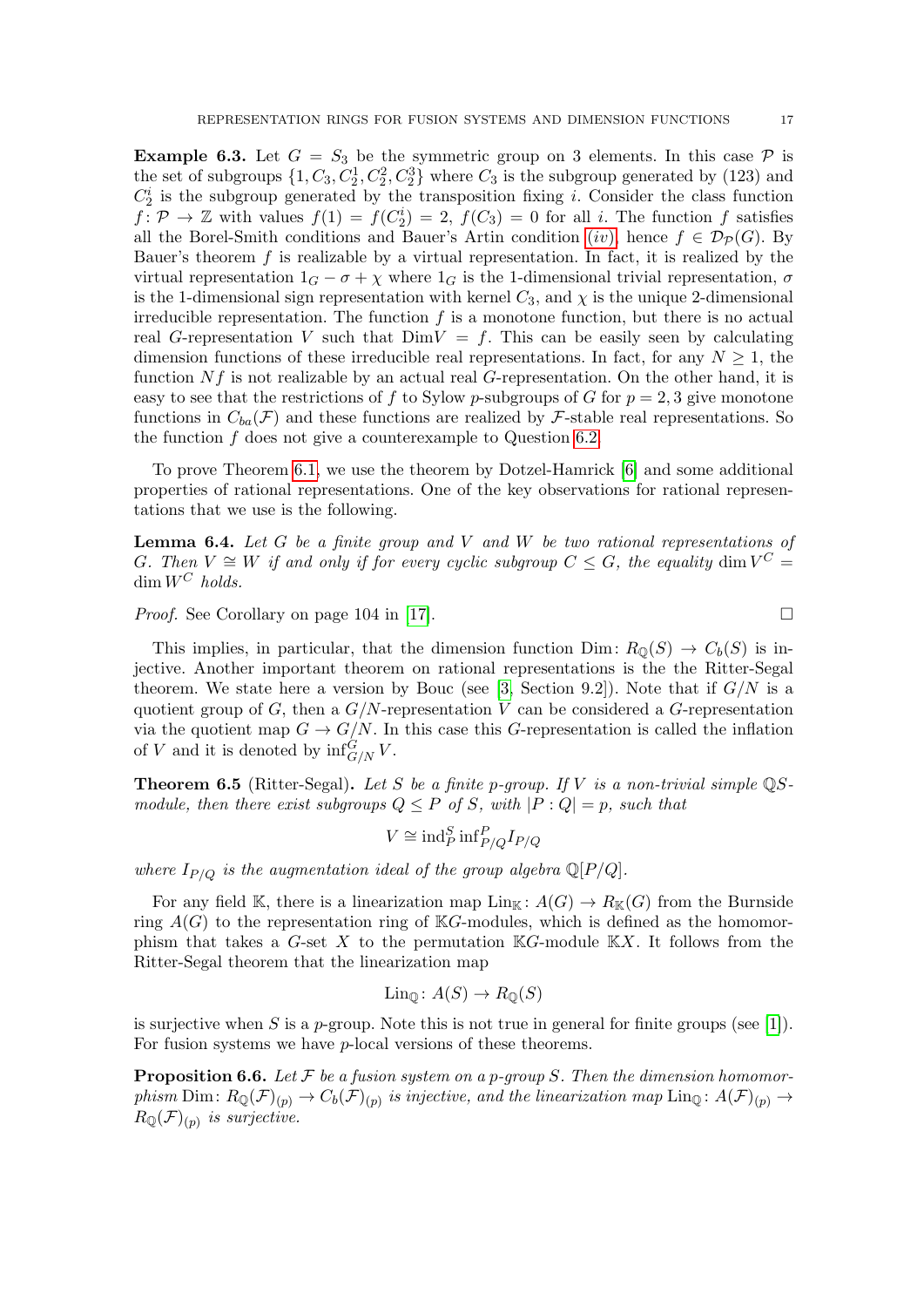Proof. This follows from Proposition [2.6](#page-5-0) once we apply it to the injectivity and surjectivity results for *p*-groups stated above.  $\square$ 

Now we are ready to prove Theorem [6.1.](#page-15-0)

*Proof of Theorem [6.1.](#page-15-0)* Let  $f \in C_b(\mathcal{F})$  be a monotone Borel-Smith function. By Dotzel-Hamrick theorem, there is a real S-representation V such that  $DimV = f$ . Let  $\chi$  denote the character for V and  $\mathbb{L} = \mathbb{Q}(\chi)$  denote the field of character values of  $\chi$ . The transfer

$$
\operatorname{tr}(\chi) = \sum_{\sigma \in \operatorname{Gal}(\mathbb{L}/\mathbb{Q})} \sigma \chi
$$

gives a rational valued character. Hence there is an integer m such that  $m tr(\chi)$  is the character of a rational S-representation W. Note that  $DimW = Nf$  in  $C_b(\mathcal{F})$ , where  $N = m \deg(\mathbb{L} : \mathbb{Q})$ . Let  $\varphi: Q \to S$  be a morphism in F. Note that since f is F-stable, we have

 $\text{Dim} \operatorname{res}_{\varphi} W = N \operatorname{res}_{\varphi} f = N \operatorname{res}_{Q} f = \text{Dim} \operatorname{res}_{Q} W.$ 

The dimension function Dim is injective for rational representations by Lemma [6.4,](#page-16-0) we obtain that  $res_{\varphi} W = res_Q W$  for every morphism  $\varphi: Q \to S$ . Therefore W is an F-stable rational representation. This completes the proof.

**Remark 6.7.** In Theorem [6.1,](#page-15-0) the integer  $N \geq 1$  can be chosen independent from f. Note in the proof that the number m only depends on S (by Fact [3.7\)](#page-7-2), and  $\mathbb L$  is contained in the extension  $\mathbb{L}'$  of  $\mathbb{Q}$  by roots of unity for the maximal element order in S, so if we take  $N = m \deg(\mathbb{L}' : \mathbb{Q})$ , the conclusion of the theorem will hold for every  $f \in C_b(\mathcal{F})$  using this particular N.

Note also that Theorem [6.1](#page-15-0) will still hold if f is an  $\mathcal{F}\text{-stable}$  super class function which satisfies only the condition  $(ii)$  $(ii)$  $(ii)$  of the Borel-Smith conditions since the other conditions will be automatically satisfied by a multiple of  $f$ . This formulation is more useful for the applications for constructing group actions.

## 7. Applications to constructions of group actions

<span id="page-17-0"></span>In this section we discuss some applications of Theorem [6.1](#page-15-0) to some problems related to finite group actions on homotopy spheres.

If a finite group G acts freely on a sphere  $S<sup>n</sup>$ , for some  $n \geq 1$ , then by P.A. Smith theory G can not include  $\mathbb{Z}/p \times \mathbb{Z}/p$  as a subgroup for any prime p. The p-rank  $\text{rk}_p(G)$  of a finite group G is defined to be the largest integer s such that  $(\mathbb{Z}/p)^s \leq G$ . The rank of G, denoted by  $rk(G)$ , is the maximum of the p-ranks  $rk_p(G)$  over all primes p dividing the order of G. It is known, by a theorem of Swan  $[19]$ , that a finite group  $G$  acts freely and cellularly on a finite CW-complex X homotopy equivalent to a sphere if and only if  $rk(G) \leq 1$ . Recently Ian Hambleton and the second author were able to prove a similar theorem for rank two finite group actions on finite complexes homotopy equivalent to spheres (see [\[11,](#page-20-14) Theorem  $A$ ]).

For rank two groups the classification involves the group  $Qd(p)$  which is defined as the semidirect product

$$
Qd(p) = (\mathbb{Z}/p \times \mathbb{Z}/p) \rtimes SL_2(p)
$$

with the obvious action of  $SL_2(p)$  on  $\mathbb{Z}/p \times \mathbb{Z}/p$ . We say  $Qd(p)$  is p'-involved in G if there exists a subgroup  $K \leq G$ , of order prime to p, such that  $N_G(K)/K$  contains a subgroup isomorphic to  $Qd(p)$ . A finite group G is  $Qd(p)$ -free if it does not p'-involve  $Qd(p)$  for any odd prime p.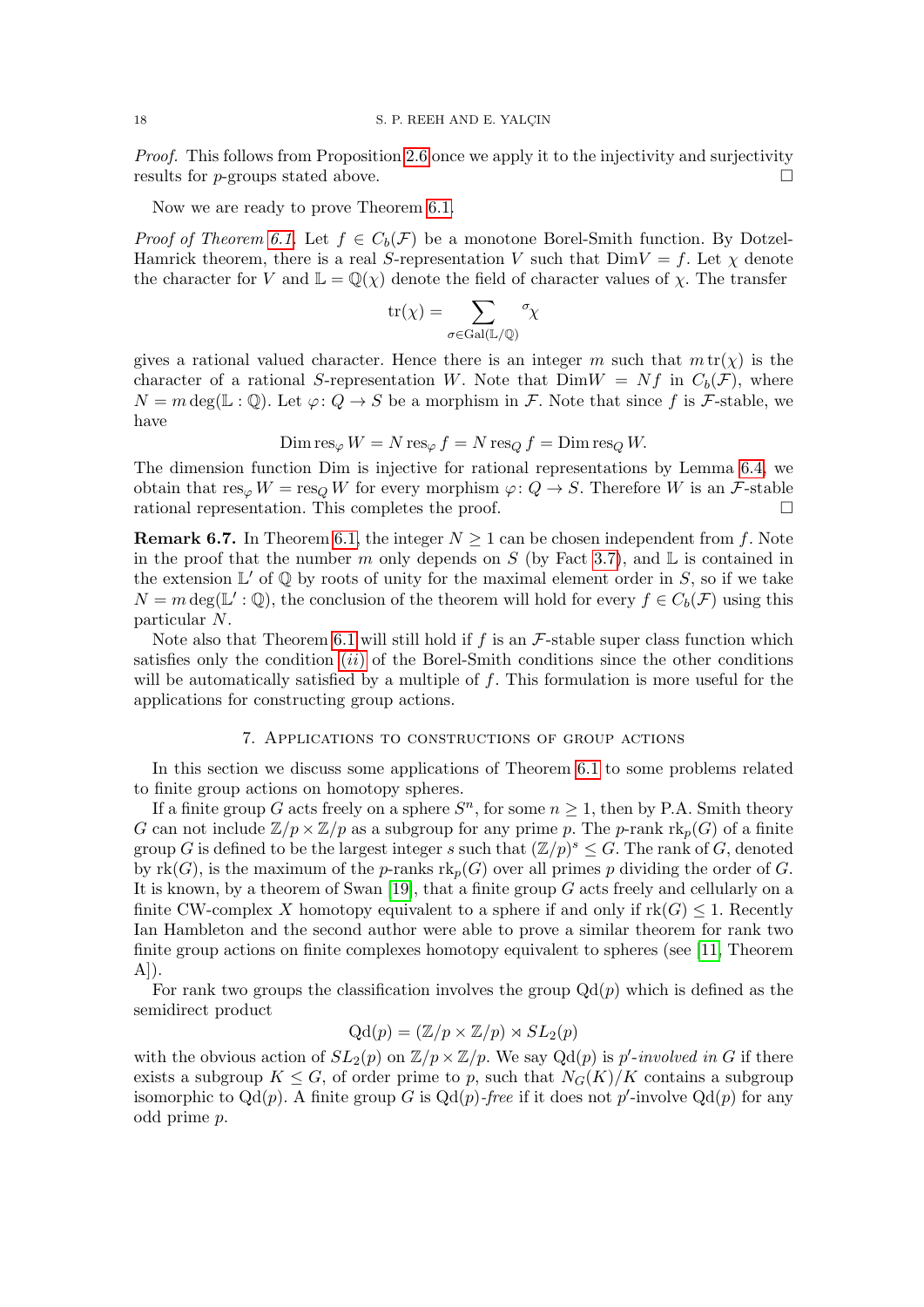<span id="page-18-1"></span>**Theorem 7.1** (Hambleton-Yalçın). Let G be a finite group of rank two. If G admits a finite G-CW-complex  $X \simeq S^n$  with rank one isotropy then G is  $Qd(p)$ -free. Conversely, if G is  $Qd(p)$ -free, then there exists a finite G-CW-complex  $X \simeq S^n$  with rank one prime power isotropy.

The proof of Theorem [7.1](#page-18-1) uses a more technical gluing theorem (see Theorem [7.3](#page-18-2) below). In this theorem the input is a collection of G-invariant family of Sylow representations. Let G be a finite group. For every prime p dividing the order of G, let  $G_p$  be a fixed Sylow p-subgroup of G. A G-invariant family of representations is defined as follows.

**Definition 7.2.** Let  $\{V_p\}$  be a family of (complex) representations defined on Sylow psubgroups  $G_p$ , over all primes p. We say the family  $\{V_p\}$  is G-invariant if

- (i)  $V_p$  respects fusion in G, i.e., the character  $\chi_p$  of  $V_p$  satisfies  $\chi_p(gxg^{-1}) = \chi_p(x)$ whenever  $gxg^{-1} \in G_p$  for some  $g \in G$  and  $x \in G_p$ ; and
- (ii) for all p, dim  $V_p$  is equal to a fixed positive integer n.

Note that if  ${V_p}$  is a G-invariant family of representations of G, then for each p, the representation  $V_p$  is an F-stable representation for the fusion system  $\mathcal{F} = \mathcal{F}_{G_p}(G)$  induced by G. The theorem [\[11,](#page-20-14) Theorem B] which allows us to glue such a family together is the following.

<span id="page-18-2"></span>**Theorem 7.3** (Hambleton-Yalçın). Let G be a finite group. Suppose that  $\{V_p: G_p \to G_p\}$  $U(n)$  is a G-invariant family of Sylow representations. Then there exists a positive integer  $k \geq 1$  and a finite G-CW-complex  $X \simeq S^{2kn-1}$  with prime power isotropy, such that the  $G_p\text{-}CW\text{-}complex\ \text{res}^G_{G_p}X\ \textit{is}\ p\text{-}locally\ G_p\text{-}equivalent\ to\ S(V_p^{\oplus k}),\ \textit{for every prime}\ p\mid |G|,$ 

The exact definition of p-local  $G_p$ -equivalence can be found in [\[11,](#page-20-14) Definition 3.6]. It says in particular that as  $G_p$ -spaces, the fixed point subspaces of  $\text{res}_{G_p}^G X$  and  $S(V_p^{\oplus k})$  have isomorphic p-local homology. From this we can conclude that for every p-subgroup  $H \leq G$ , the fixed point set  $X^H$  has mod-p homology of a sphere  $S^{\underline{n}(H)}$ , where  $\underline{n}(H) = 2k \dim V_p^H - 1$ .

Theorem [7.1](#page-18-1) is proved by combining Theorem [7.3](#page-18-2) with a theorem of Jackson [\[12,](#page-20-15) Theorem 47] which states that if G is a rank two finite group which is  $Qd(p)$ -free, then it has a G-invariant family of Sylow representations  ${V_p}$  such that for every elementary abelian *p*-subgroup E with  $rkE = 2$ , we have  $V_p^E = 0$ .

The last condition is necessary to obtain an action on  $X$  with the property that all isotropy subgroups are rank one subgroups. Note that all isotropy subgroups having rank  $\leq 1$  is equivalent to saying that  $X^E = \emptyset$  for every elementary abelian p-subgroups  $E \leq G$ with  $rkE = 2$ . We can rephrase this condition in terms of the dimension function of a homotopy G-sphere, which we describe now. Let G be finite group and  $P$  denote the collection of all subgroups of prime power order in G.

**Definition 7.4.** Let X be a finite (or finite dimensional)  $G$ -CW-complex such that X is homotopy equivalent to a sphere. By Smith theory, for each p-group  $H \leq G$ , the fixed point subspace  $X^H$  has mod-p homology of a sphere  $S^{\underline{n}(H)}$ . We define  $\text{Dim}_{\mathcal{P}} X\colon \mathcal{P} \to \mathbb{Z}$ as the super class function with values  $(Dim_{\mathcal{P}}X)(H) = n(H) + 1$  for every p-subgroup  $H \leq G$ , over all primes dividing the order of G.

Using the results of this paper we can now prove the following theorem.

<span id="page-18-0"></span>**Theorem 7.5.** Let G be a finite group, and let  $f: \mathcal{P} \to \mathbb{Z}$  be a monotone Borel-Smith function. Then there is an integer  $N \geq 1$  and a finite G-CW-complex  $X \simeq S^n$ , with prime power isotropy, such that  $\text{Dim}_{\mathcal{P}} X = Nf$ .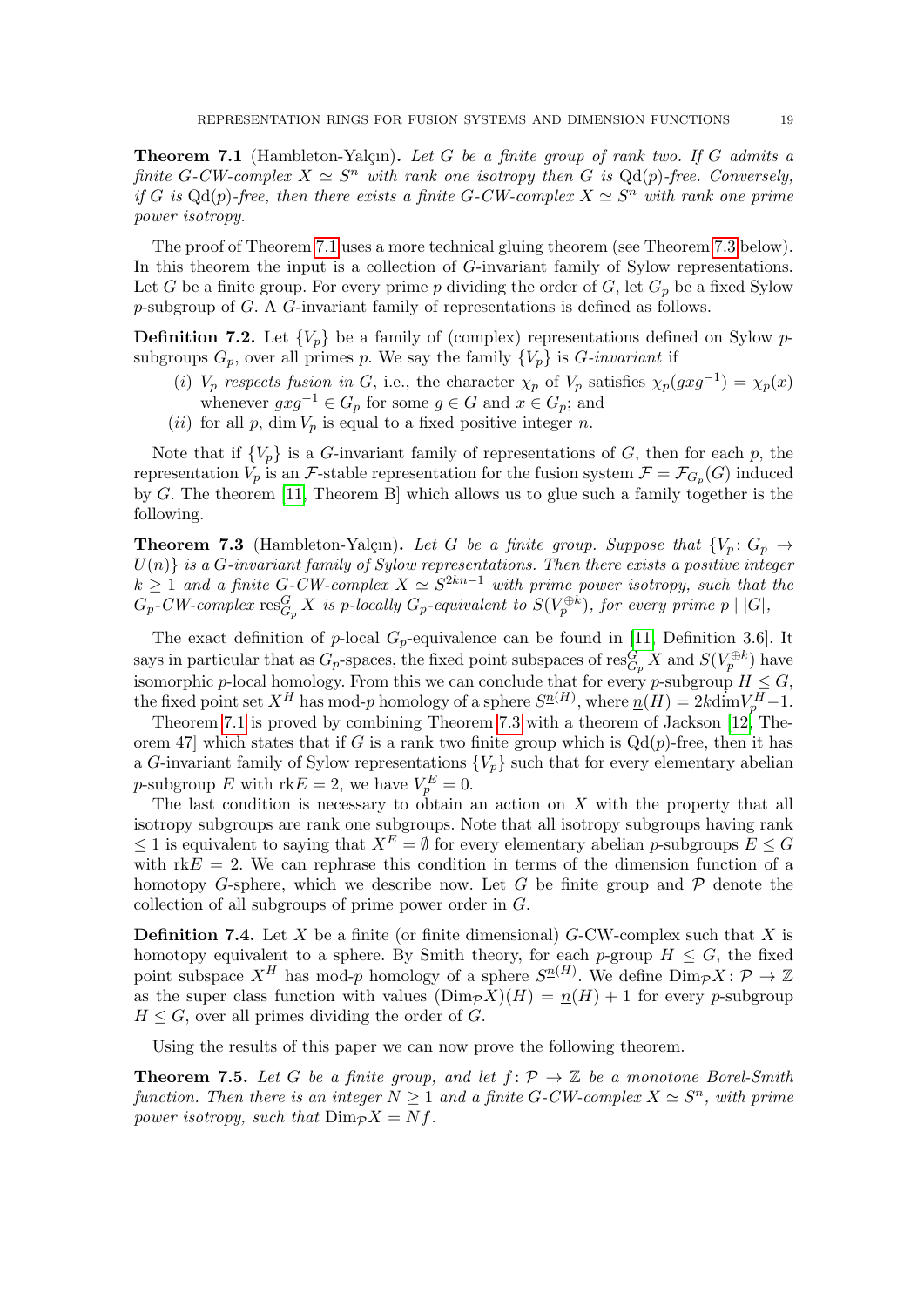*Proof.* For each prime p dividing the order of G, let  $\mathcal{F}_p = \mathcal{F}_{G_p}(G)$  denote the fusion system induced by G on the fixed Sylow p-subgroup  $G_p$ . By Theorem [6.1](#page-15-0) there is an integer  $N_p$ and an  $\mathcal{F}_p$ -stable rational  $G_p$ -representation  $V_p$  such that  $DimV_p = N_p f$ . Taking N' as the least common multiple of  $N_p$ 's, over all primes dividing the order of  $G$ , we see that  $N'f$  is realized by a G-invariant family of Sylow representations  $\{W_p\}$  where  $W_p$  is equal to the complexification of  $(N'/N_p)$ -copies of  $V_p$ . By Theorem [7.3,](#page-18-2) there is an integer  $k \ge 1$  and a finite G-CW-complex X, with prime power isotropy, such that  $\text{Dim}_{\mathcal{P}}X = 2kN'f$ . This completes the proof.  $\Box$ 

**Example 7.6.** While the monotone Borel-Smith function f for  $\Sigma_3$  in Example [6.3](#page-16-1) has no multiple that is realized by a real  $\Sigma_3$ -representation, Theorem [7.5](#page-18-0) states that a multiple of f is still realized by a homotopy  $\Sigma_3$ -sphere – just not coming from a representation.

Theorem [7.5](#page-18-0) reduces the question of finding actions on homotopy spheres with restrictions on the rank of isotropy subgroups, to finding Borel-Smith functions that satisfy certain conditions. For example, using this theorem one can prove Theorem [7.1](#page-18-1) directly now by showing that for every rank two finite group G that is  $Qd(p)$ -free, there is a monotone Borel-Smith function  $f: \mathcal{P} \to \mathbb{Z}$  such that  $f(H) = 0$  for every  $H \leq G$  with rk $H = 2$ . Showing the existence of such a Borel-Smith function still involves quite a bit group theory, and the proof we could find runs through a lot of the same subcases as Jackson in [\[12,](#page-20-15) Theorem 47], but with Borel-Smith functions instead of characters.

Theorem [7.5](#page-18-0) is also related to a question of Grodal and Smith on algebraic models for homotopy G-spheres. In [\[9,](#page-20-2) after Thm 2], it was asked if a given Borel-Smith function, defined on  $p$ -subgroups of a finite group  $G$ , can be realized as the dimension function of an algebraic homotopy G-sphere. We describe the necessary terminology to state this problem.

Let G be a finite group and  $\mathcal{H}_p$  denote the family of all p-subgroups in G. The orbit category  $\Gamma_G := \mathrm{Or}_p(G)$  is defined to be the category with objects  $P \in \mathcal{H}_p$ , whose morphisms  $\text{Hom}_{\Gamma_G}(P,Q)$  are given by G-maps  $G/P \to G/Q$ . For a commutative ring R, we define an  $R\Gamma_G$ -module as a contravariant functor M from  $\Gamma_G$  to the category of R-modules.

A chain complex  $C_*$  of  $R\Gamma_G$ -modules is called *perfect* if it is finite dimensional with  $C_i$ a finitely generated projective  $R\Gamma_G$ -module for each i. A chain complex of  $R\Gamma_G$ -modules is said to be an R-homology n-sphere if for each  $H \in \mathcal{H}_p$ , the complex  $C_*(H)$  is an Rhomology sphere of dimension  $n(H)$ . The dimension function of an R-homology n-sphere  $C_*$  over  $R\Gamma_G$  is defined as a function  $\text{Dim } C_* : \mathcal{H}_p \to \mathbb{Z}$  such that  $(\text{Dim } C_*)(H) = \underline{n}(H) + 1$ for all  $H \in \mathcal{H}_p$ .

It was mentioned in [\[9\]](#page-20-2), and shown in [\[10\]](#page-20-16) that if  $C_*$  is a perfect complex which is an  $\mathbb{F}_p$ -homology n-sphere, then the dimension function  $\text{Dim}_k$  satisfies the Borel-Smith conditions (see [\[10,](#page-20-16) Theorem C]). Grodal and Smith [\[9,](#page-20-2) after Thm 2] suggests that the converse also holds.

<span id="page-19-0"></span>Question 7.7 (Grodal-Smith). Let G be a finite group, and let f be a monotone Borel-Smith function defined on p-subgroups of G. Is there then a perfect  $\mathbb{F}_p\Gamma_q$ -complex  $C_*$  which is an  $\mathbb{F}_p$ -homology <u>n</u>-sphere with dimension function  $DimC_* = f$ ?

The motivation of Grodal-Smith for studying  $\mathbb{F}_p$ -homology  $n$ -spheres is that they are good algebraic models for  $\mathbb{F}_p$ -complete homotopy G-spheres. The main claim of [\[9\]](#page-20-2) is that there is a one-to-one correspondence between  $\mathbb{F}_p$ -complete homotopy G-spheres and  $\mathbb{F}_p$ -homology spheres, with obvious low dimensional restrictions, and that  $\mathbb{F}_p$ -homology spheres are determined by their dimension functions with an additional orientation [\[9,](#page-20-2)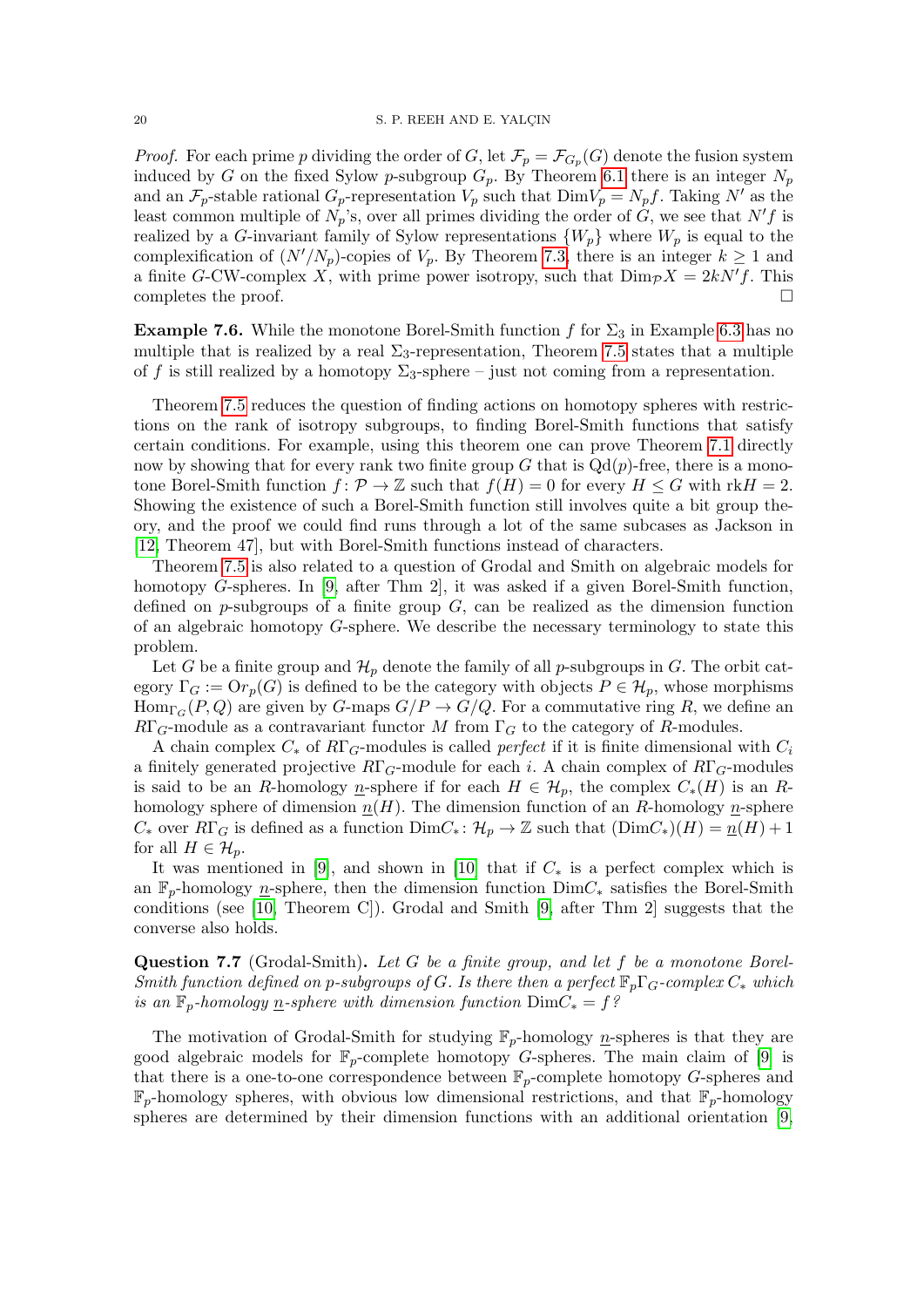Thms 2 and 3]. Based on [\[9\]](#page-20-2) Question [7.7](#page-19-0) will then play a big part of determining all possible  $\mathbb{F}_p$ -complete *G*-spheres.

We now show that Theorem [7.5](#page-18-0) can be used to give a partial answer to this question. Given a G-CW-complex X, associated to it there is chain complex of  $R\Gamma_G$ -modules  $C_*$ defined by taking  $C_*(H) = C_*(X^H; R)$  for every  $H \in \mathcal{H}_p$  with associated induced maps. If  $R = \mathbb{F}_p$  and if X has only prime power isotropy then this chain complex is a chain complex of projective  $R\Gamma_G$ -modules. This follows from the fact that for a q-subgroup  $Q$ , with  $q \neq p$ , the permutation group  $\mathbb{F}_p[G/Q]$  is a projective  $\mathbb{F}_pG$ -module. In addition if X is a finite complex, then  $C_*$  is a perfect  $\mathbb{F}_p\Gamma_q$ -complex. So we can use Theorem [7.5](#page-18-0) to prove the following.

<span id="page-20-1"></span>**Theorem 7.8.** Let G be a finite group, and f be a Borel-Smith function defined on  $p$ subgroups of G. Then there exists an integer  $N \geq 1$  and a perfect  $\mathbb{F}_n\Gamma_G\text{-complex }C_*$  which is an  $\mathbb{F}_p$ -homology <u>n</u>-sphere with dimension function  $\text{Dim }C_* = Nf$ .

*Proof.* Let  $f'$  be a Borel-Smith function defined on subgroups of  $G$  with prime power order such that  $f'(H) = f(H)$  for every p-subgroup  $H \leq G$ . Such a function can be found by taking  $f'(K) = f(1)$  for all q-subgroups K with  $q \neq p$ . Then by Theorem [7.5,](#page-18-0) there is an  $N \geq 1$  such that  $Nf$  is realizable as the dimension function of a finite G-CW-complex  $X \simeq S^n$ , with prime power isotropy. The chain complex  $C_* = C_*(X^{(-)};R)$  is a perfect  $\mathbb{F}_p\Gamma_G$ -complex which is an R-homology n-sphere and we have  $DimC_* = Nf$ .

### **REFERENCES**

- <span id="page-20-13"></span>[1] A. Bartel and T. Dokchitser, Rational representations and permutation representations of finite groups, Math. Ann. 364 (2016), no. 1-2, 539–558. M[R3451397](http://www.ams.org/mathscinet-getitem?mr=3451397)
- <span id="page-20-0"></span>[2] S. Bauer, A linearity theorem for group actions on spheres with applications to homotopy representations, Comment. Math. Helv. 64 (1989), no. 1, 167–172. M[R982565 \(90e:57067\)](http://www.ams.org/mathscinet-getitem?mr=982565)
- <span id="page-20-3"></span>[3] S. Bouc, Biset functors for finite groups, Lecture Notes in Mathematics, vol. 1990, Springer-Verlag, Berlin, 2010. M[R2598185 \(2011d:20098\)](http://www.ams.org/mathscinet-getitem?mr=2598185)
- <span id="page-20-9"></span>[4] S. Bouc and E. Yalcın, *Borel-Smith functions and the Dade group*, J. Algebra  $311$  (2007), no. 2, 821–839. M[R2314737](http://www.ams.org/mathscinet-getitem?mr=2314737)
- <span id="page-20-10"></span>[5] T. tom Dieck, Transformation groups, de Gruyter Studies in Mathematics, vol. 8, Walter de Gruyter & Co., Berlin, 1987. M[R889050 \(89c:57048\)](http://www.ams.org/mathscinet-getitem?mr=889050)
- <span id="page-20-11"></span>[6] R. M. Dotzel and G. C. Hamrick, p-group actions on homology spheres, Invent. Math. 62 (1981), no. 3, 437–442. M[R604837 \(82j:57037\)](http://www.ams.org/mathscinet-getitem?mr=604837)
- <span id="page-20-8"></span>[7] K. H. Dovermann and T. Petrie, Artin relation for smooth representations, Proc. Nat. Acad. Sci. U.S.A. 77 (1980), no. 10, 5620–5621. M[R589277](http://www.ams.org/mathscinet-getitem?mr=589277)
- <span id="page-20-4"></span>[8] M. Gelvin and S. P. Reeh, Minimal characteristic bisets for fusion systems, J. Algebra 427 (2015), 345–374. M[R3312309](http://www.ams.org/mathscinet-getitem?mr=3312309)
- <span id="page-20-2"></span>[9] J. Grodal and J. H. Smith, Algebraic models for finite G-spaces, Oberwolfach report (2006).
- <span id="page-20-16"></span>[10] I. Hambleton and E. Yalçın, *Homotopy representations over the orbit category*, Homology Homotopy Appl. 16 (2014), no. 2, 345–369. M[R3280988](http://www.ams.org/mathscinet-getitem?mr=3280988)
- <span id="page-20-14"></span>[11] , Group actions on spheres with rank one prime power isotropy, 16 pp., preprint, available at [arXiv:1503.06298.](http://front.math.ucdavis.edu/1503.06298)
- <span id="page-20-15"></span>[12] M. A. Jackson, Qd(p)-free rank two finite groups act freely on a homotopy product of two spheres, J. Pure Appl. Algebra 208 (2007), no. 3, 821–831. M[R2283428](http://www.ams.org/mathscinet-getitem?mr=2283428)
- <span id="page-20-12"></span>[13] S. Park, Realizing a fusion system by a single finite group, Arch. Math. (Basel) 94 (2010), no. 5, 405–410. M[R2643975](http://www.ams.org/mathscinet-getitem?mr=2643975)
- <span id="page-20-5"></span>[14] K. Ragnarsson, Classifying spectra of saturated fusion systems, Algebr. Geom. Topol. 6 (2006), 195– 252. M[R2199459 \(2007f:55013\)](http://www.ams.org/mathscinet-getitem?mr=2199459)
- <span id="page-20-7"></span>[15] K. Ragnarsson and R. Stancu, Saturated fusion systems as idempotents in the double Burnside ring, Geom. Topol. 17 (2013), no. 2, 839–904. M[R3070516](http://www.ams.org/mathscinet-getitem?mr=3070516)
- <span id="page-20-6"></span>[16] S. P. Reeh, Transfer and characteristic idempotents for saturated fusion systems, Adv. Math. 289 (2016), 161–211. M[R3439684](http://www.ams.org/mathscinet-getitem?mr=3439684)